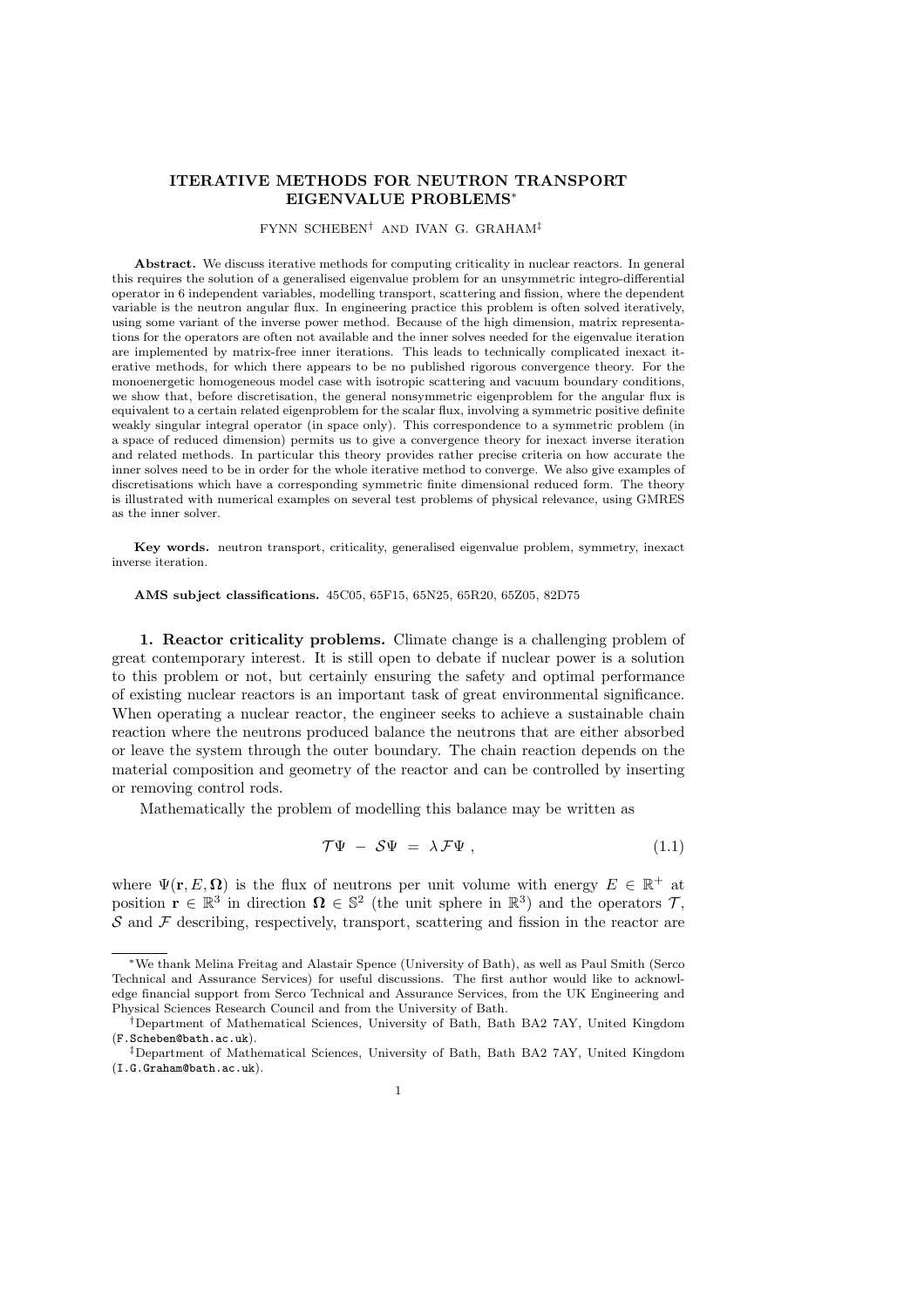given by

$$
\mathcal{T}\Psi = \mathbf{\Omega} \cdot \nabla \Psi(\mathbf{r}, E, \mathbf{\Omega}) + \sigma(\mathbf{r}, E) \Psi(\mathbf{r}, E, \mathbf{\Omega})
$$
  
\n
$$
\mathcal{S}\Psi = \frac{1}{4\pi} \int_{\mathbb{R}^+} \int_{\mathbb{S}^2} \sigma_s(\mathbf{r}, E', E, \mathbf{\Omega}', \mathbf{\Omega}) \Psi(\mathbf{r}, E', \mathbf{\Omega}') d\mathbf{\Omega}' dE'
$$
  
\n
$$
\mathcal{F}\Psi = \frac{\chi(E)}{4\pi} \int_{\mathbb{R}^+} \nu(\mathbf{r}, E') \sigma_f(\mathbf{r}, E') \int_{\mathbb{S}^2} \Psi(\mathbf{r}, E', \mathbf{\Omega}') d\mathbf{\Omega}' dE'
$$

(see e.g. [14, (1-16),(1-104)]). Here  $\sigma_s$  and  $\sigma_f$  are the (macroscopic) scattering and fission cross-sections,  $\nu$  is the neutron yield and  $\chi$  is the fission neutron distribution. The *total cross-section*  $\sigma$  is defined by

$$
\sigma(\mathbf{r}, E) = \sigma_c(\mathbf{r}, E) + \frac{1}{4\pi} \int_{\mathbb{R}^+} \int_{\mathbb{S}^2} \sigma_s(\mathbf{r}, E, E', \mathbf{\Omega}, \mathbf{\Omega}') d\mathbf{\Omega}' dE' + \sigma_f(\mathbf{r}, E) \quad (1.2)
$$

where  $\sigma_c$  denotes the *capture cross-section*.

Equation (1.1) is to be solved for **r** in some bounded domain  $V \subset \mathbb{R}^3$  (the reactor), subject to suitable boundary conditions (see below for an example). The eigenvalue  $\lambda$ with smallest modulus has direct physical meaning: Using Krein-Rutman arguments, under quite general assumptions, this can be shown to be real, positive and simple [18]. The value of  $\lambda$  describes the balance between transport and scattering on one hand and fission on the other. The reactor is called *subcritical* if  $\lambda > 1$ , *supercritical* if  $\lambda < 1$  and *critical* if  $\lambda = 1$ . Designing a reactor so that  $\lambda$  is close to 1 is a key inverse problem in nuclear engineering. To do this we need efficient methods to compute  $\lambda$  for any given reactor (the forward problem) and that is the focus of this paper.

We note that there is a large amount of background literature on neutron transport theory and nuclear engineering (for example [3, 14] and [24]). There has also been widespread interest from numerical analysts (e.g.  $[2, 12, 15, 20]$ ), but this activity is related mainly to the solution of source problems where a unique solution  $\Psi$  to (1.1) is to be found for given  $\lambda$  and with the addition of a forcing term on the right-hand side. Some discretisation error estimates for computed eigenvalues are presented for example in [2] and [20] and a brief discussion of the inverse power method in the context of neutron transport is in [1]. The eigenvalue problem considered here and related problems have a large classical literature (e.g. [16, 17]). However, we do not know a systematic convergence analysis for eigenvalue iterative methods of shift-invert type in the case when only inexact solves are available at each step of the iteration, as is often done in engineering practice.

Advanced iterative methods such as (variants of) Arnoldi's method have been applied to the criticality problem quite recently (e.g. [25]). However not many of the recent advances in the theory of inexact iterative methods for eigenvalue problems seem to have been applied to the solution of the reactor criticality problem, even though this problem has remained an active area of interest in nuclear engineering over many years. In the present paper we exploit numerical analysis results from the 1980's, combined with recent advances on inexact eigenvalue iterative methods, to obtain a new analysis of eigenvalue iterations for neutron criticality problems (and indeed new enhancements of existing algorithms). The essential ingredient of this paper is the observation that, while (1.1) is an unsymmetric equation in six independent variables, it has, for a class of model problems, an underlying reduced form which is self-adjoint, and this structure allows us to give a rather simple analysis of eigenvalue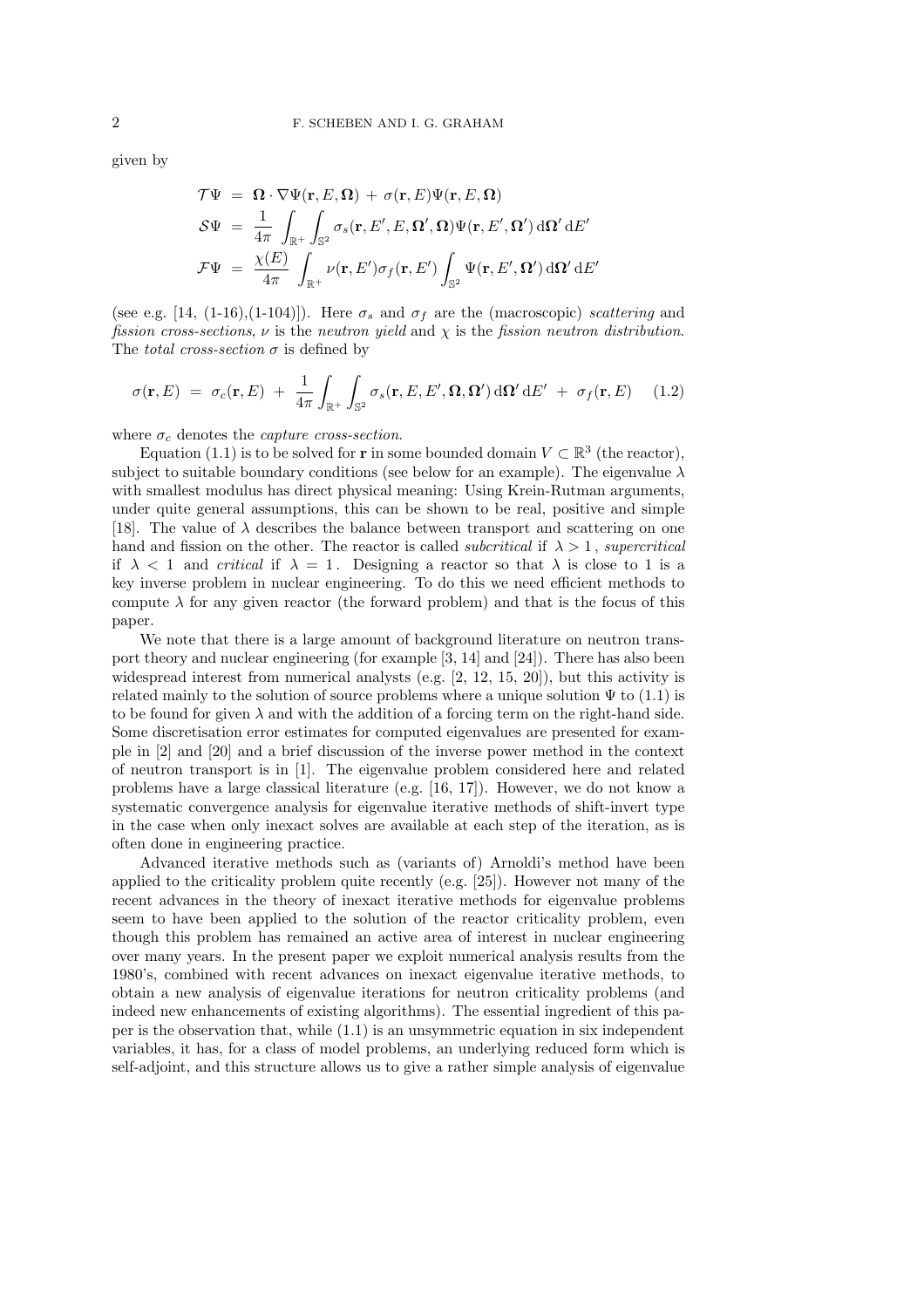iterations and identify useful new methods.

Model problems. Now let us consider the homogeneous model problem of isotropic scattering in the monoenergetic case subject to vacuum boundary conditions. Then  $\chi = 1$  and all the cross-sections are constant with  $\sigma = \sigma_c + \sigma_s + \sigma_f$ . In this reactor the neutrons travel with the same constant speed and no neutrons enter the reactor from the outside.

3D model. In the 3D case (1.1) then takes the form

$$
\mathbf{\Omega} \cdot \nabla \Psi(\mathbf{r}, \mathbf{\Omega}) + \sigma \Psi(\mathbf{r}, \mathbf{\Omega}) - \frac{\sigma_s}{4\pi} \int_{\mathbb{S}^2} \Psi(\mathbf{r}, \mathbf{\Omega}') d\mathbf{\Omega}' = \lambda \frac{\nu \sigma_f}{4\pi} \int_{\mathbb{S}^2} \Psi(\mathbf{r}, \mathbf{\Omega}') d\mathbf{\Omega}', (1.3)
$$

and this is to be solved for all  $(\mathbf{r}, \mathbf{\Omega}) \in V \times \mathbb{S}^2$ , subject to

$$
\Psi(\mathbf{r}, \mathbf{\Omega}) = 0 \quad \text{when} \quad \mathbf{n}(\mathbf{r}) \cdot \mathbf{\Omega} < 0 \,, \quad \mathbf{r} \in \partial V \,, \tag{1.4}
$$

where  $\mathbf{n}(\mathbf{r})$  denotes the outward unit normal at  $\mathbf{r} \in \partial V$ , the boundary of V.

Two subcases of this have been considered in the literature. To describe them, let  $(\theta, \varphi) \in [0, \pi] \times [0, 2\pi]$  denote the usual spherical polar coordinates on  $\mathbb{S}^2$ .

**2D model.** Here it is assumed that  $\Psi(\mathbf{r}, \Omega) = \Psi(\widetilde{\mathbf{r}}, \widetilde{\Omega})$  where  $\widetilde{\mathbf{r}} \in \widetilde{V} \subset \mathbb{R}^2$  and  $\widetilde{\Omega} = (\cos \varphi, \sin \varphi)$  lies on the unit circle  $\mathbb{S}^1$ . The resulting model problem

$$
\widetilde{\Omega} \cdot \widetilde{\nabla} \Psi(\widetilde{\mathbf{r}}, \widetilde{\Omega}) \; + \; \sigma \Psi(\widetilde{\mathbf{r}}, \widetilde{\Omega}) \; - \; \frac{\sigma_s}{2\pi} \int_{\mathbb{S}^1} \Psi(\widetilde{\mathbf{r}}, \widetilde{\Omega}') \, \mathrm{d}\widetilde{\Omega}' \; = \; \lambda \; \frac{\nu \sigma_f}{2\pi} \int_{\mathbb{S}^1} \Psi(\widetilde{\mathbf{r}}, \widetilde{\Omega}') \, \mathrm{d}\widetilde{\Omega}'
$$

is to be solved on  $\widetilde{V} \times \mathbb{S}^1$  (where  $\widetilde{\nabla}$  denotes the 2D gradient), subject to

$$
\Psi(\widetilde{\mathbf{r}},\widetilde{\mathbf{\Omega}}) \,=\, 0 \quad \text{when} \quad \widetilde{\mathbf{n}}(\widetilde{\mathbf{r}}) \cdot \widetilde{\mathbf{\Omega}} \,<\, 0\ , \quad \widetilde{\mathbf{r}} \in \partial \widetilde{V}\ ,
$$

where  $\tilde{\mathbf{n}}(\tilde{\mathbf{r}})$  again denotes the outward unit normal at  $\tilde{\mathbf{r}} \in \partial \tilde{V}$  (see e.g. [2] and the references therein).

**1D model.** Here it is assumed that  $\Psi(\mathbf{r}, \mathbf{\Omega}) = \Psi(z, \mu)$  where  $z \in [0, 1]$  and  $\mu = \cos \theta \in [-1, 1]$ , and  $(1.3)$ ,  $(1.4)$  reduce to

$$
\mu \frac{\partial}{\partial z} \Psi(z,\mu) + \sigma \Psi(z,\mu) - \frac{\sigma_s}{2} \int_{-1}^1 \Psi(z,\mu') d\mu' = \lambda \frac{\nu \sigma_f}{2} \int_{-1}^1 \Psi(z,\mu') d\mu' \quad (1.5)
$$

to be solved on  $[0, 1] \times [-1, 1]$ , subject to

 $\Psi(0, \mu) = 0$  when  $\mu > 0$  and  $\Psi(1, \mu) = 0$  when  $\mu < 0$ . (1.6)

This ("1D slab geometry") model has received a lot of attention in the literature (e.g. in [15, 20]).

In Section 2 we establish the relation of all three model problems to a symmetric positive definite integral operator eigenvalue problem. We then discuss iterative methods for the computation of the eigenvalue (Section 3) and study their convergence. Section 4 gives examples of discretisations that preserve the underlying symmetry in the case of the 1D model problem and in Section 5 we give numerical results which illustrate the presented theory. This and related work is described in detail in the PhD thesis [23].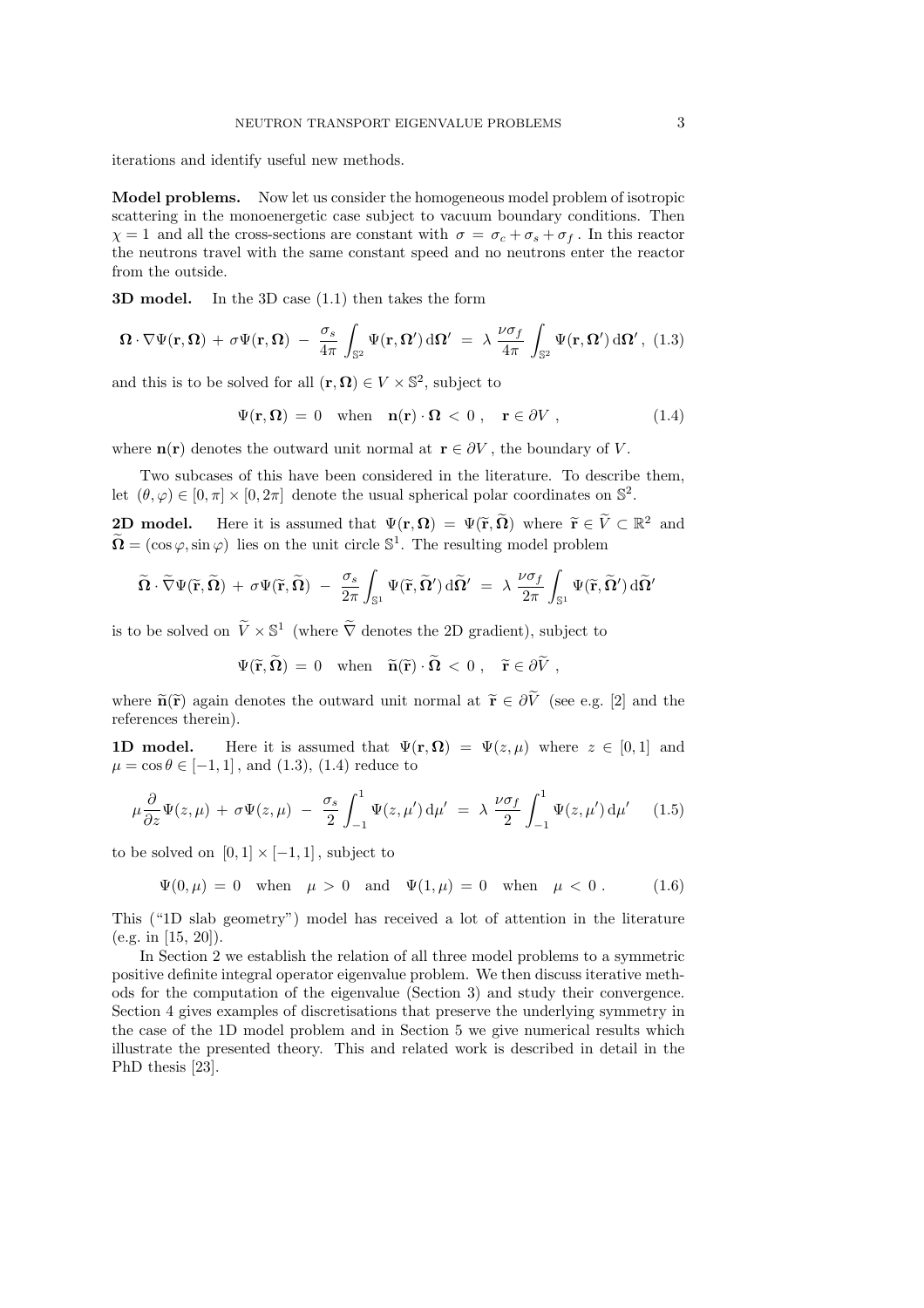#### 4 F. SCHEBEN AND I. G. GRAHAM

2. Relation to a symmetric problem. Throughout this section we will work exclusively with the 3D model problem (1.3), (1.4), but all the methods we develop will also be applicable to the 2D and 1D model problems, as we shall remark below. We will show that the generalised eigenvalue problem (1.3), (1.4) for  $(\lambda, \Psi)$  is equivalent to a corresponding "reduced" generalised eigenvalue problem for  $(\lambda, \phi)$  where  $\phi$  is the scalar flux

$$
\phi(\mathbf{r}) = \mathcal{P}\Psi := \frac{1}{4\pi} \int_{\mathbb{S}^2} \Psi(\mathbf{r}, \mathbf{\Omega}') \, \mathrm{d}\mathbf{\Omega}' \,. \tag{2.1}
$$

As we shall see below, the reduced problem involves a certain self-adjoint compact integral operator and this allows us to show that the eigenvalues of the original problem are real and positive and that the eigenfunctions comprise a complete orthonormal sequence. This is key to the eigenvalue convergence analysis given later in the paper.

Integral equation reformulations of the neutron transport source problem are wellknown - see e.g. [14], or [2, 20] for 2D and 1D analogues, and are often used as a tool in the design and/or analysis of iterative schemes - see e.g.  $[5, 9]$ . However, we have not seen the reduction of the eigenvalue problem written down explicitly in the form we present it below and do not know of any literature which exploits this structure for a convergence analysis of eigenvalue iterative methods.

To make the reduction mathematically precise, we consider the usual Lebesgue space  $L^2(V)$  with norm  $\|\cdot\|_{L^2(V)}$ . Also for any  $1 \leq p \leq \infty$  we introduce the space

$$
L^2(V, L^p(\mathbb{S}^2)) := \left\{ \Psi : V \times \mathbb{S}^2 \to \mathbb{R} : \int_V \|\Psi(\mathbf{r}, \cdot)\|_{L^p(\mathbb{S}^2)}^2 d\mathbf{r} < \infty \right\} ,\qquad(2.2)
$$

with norm  $\|\Psi\|_{L^2(V,L^p(\mathbb{S}^2))}^2 := \int_V \|\Psi(\mathbf{r},\cdot)\|_{L^p(\mathbb{S}^2)}^2 d\mathbf{r}$ . Clearly, the operator  $\mathcal P$  defined in (2.1) is a bounded linear operator from  $L^2(V, L^1(\mathbb{S}^2))$  to  $L^2(V)$ . In the following lemma, we make use of the notation

$$
d(\mathbf{r},\mathbf{\Omega})\ :=\ \inf\{s>0\ :\ \mathbf{r}-s\mathbf{\Omega}\ \notin\ V\}\ .
$$

Throughout we assume that  $V$  is a convex domain in  $\mathbb{R}^3$  and for convenience we assume its boundary  $\partial V$  is  $C^1$ , so that the normal direction **n** is a continuous function on  $\partial V$ . It then follows that  $\Omega$  is an inward pointing direction at the boundary point  $\mathbf{r} - d(\mathbf{r}, \mathbf{\Omega})\mathbf{\Omega} \in \partial V$ , and so by (1.4),

$$
\Psi(\mathbf{r} - d(\mathbf{r}, \mathbf{\Omega})\mathbf{\Omega}, \mathbf{\Omega}) = 0.
$$
\n(2.3)

LEMMA 2.1. Suppose  $g \in L^2(V, L^\infty(\mathbb{S}^2))$  and consider the problem of solving

$$
\mathcal{T}\Psi(\mathbf{r},\Omega) = g(\mathbf{r},\Omega) \tag{2.4}
$$

on  $V \times \mathbb{S}^2$ , together with the boundary condition (1.4). This problem has a unique solution  $\Psi \in L^2(V, L^1(\mathbb{S}^2))$  given by

$$
\Psi(\mathbf{r}, \mathbf{\Omega}) = \int_0^{d(\mathbf{r}, \mathbf{\Omega})} \exp(-\sigma s) g(\mathbf{r} - s\mathbf{\Omega}, \mathbf{\Omega}) \, \mathrm{d}s \quad \text{for} \quad (\mathbf{r}, \mathbf{\Omega}) \in V \times \mathbb{S}^2 \; . \tag{2.5}
$$

Proof. First observe that (2.4) is equivalent to the statement

$$
-\frac{\mathrm{d}}{\mathrm{d}s}\left[\Psi(\mathbf{r}-s\mathbf{\Omega},\mathbf{\Omega})\exp(-\sigma s)\right] = g(\mathbf{r}-s\mathbf{\Omega},\mathbf{\Omega})\exp(-\sigma s) ,\qquad (2.6)
$$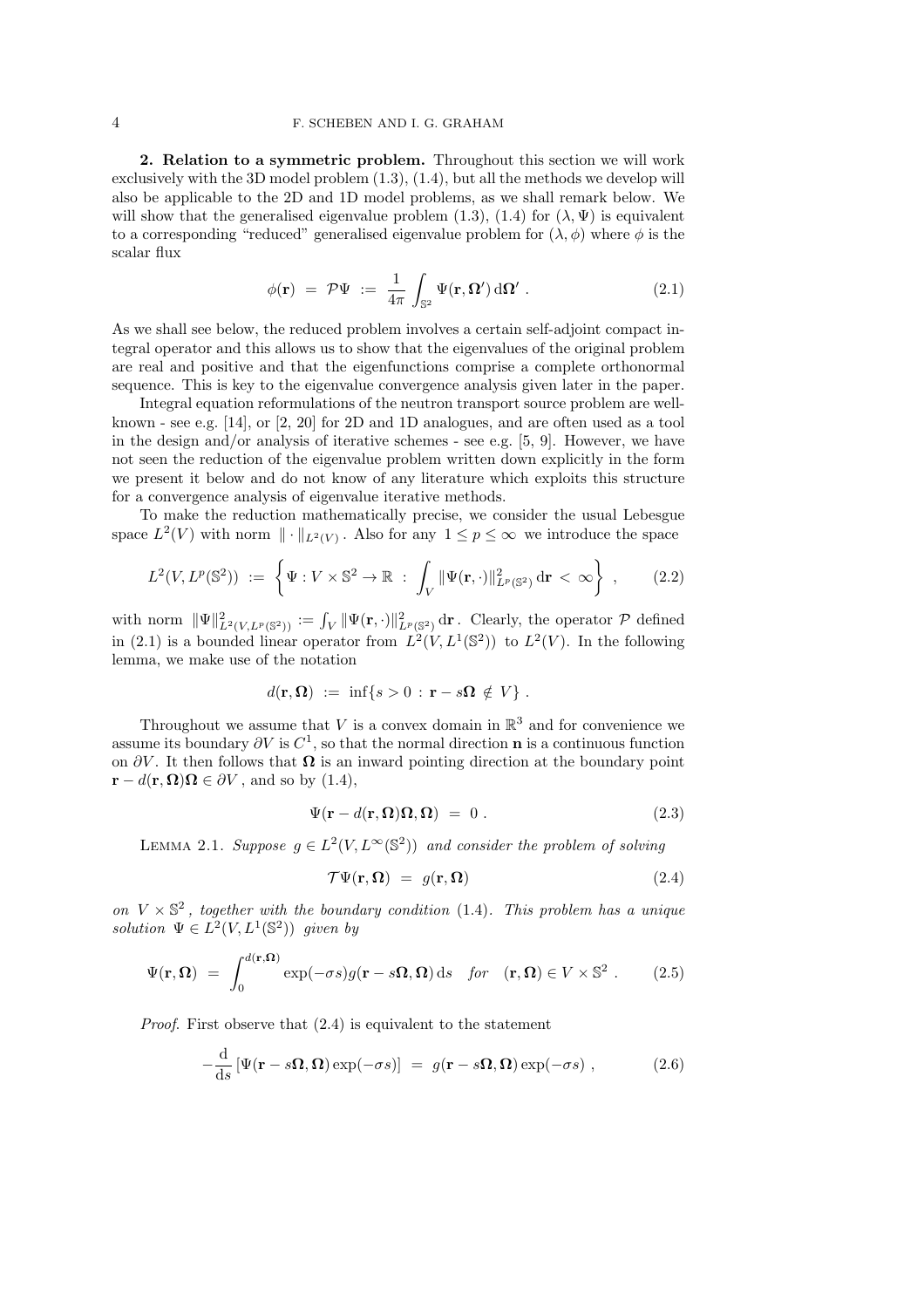provided  $\mathbf{r} \in V$ ,  $\mathbf{\Omega} \in \mathbb{S}^2$  and  $s > 0$  are such that  $\mathbf{r} - s\mathbf{\Omega} \in V$ .

To show that the formula  $(2.5)$  yields a solution of  $(2.4)$ , observe that if  $(2.5)$ holds, then, provided  $\mathbf{r} - s\mathbf{\Omega} \in V$ ,

$$
\Psi(\mathbf{r}-s\boldsymbol{\Omega},\boldsymbol{\Omega})\ =\ \int_0^{d(\mathbf{r}-s\boldsymbol{\Omega},\boldsymbol{\Omega})} \exp(-\sigma s') g(\mathbf{r}-(s+s')\boldsymbol{\Omega},\boldsymbol{\Omega})\, {\rm d} s'\ .
$$

Now making the change of variable  $s'' = s' + s$  and observing that

$$
d(\mathbf{r} - s\mathbf{\Omega}, \mathbf{\Omega}) + s = d(\mathbf{r}, \mathbf{\Omega}) ,
$$

we obtain

$$
\Psi(\mathbf{r} - s\mathbf{\Omega}, \mathbf{\Omega}) \exp(-\sigma s) = \int_{s}^{d(\mathbf{r}, \mathbf{\Omega})} \exp(-\sigma s'') g(\mathbf{r} - s''\mathbf{\Omega}, \mathbf{\Omega}) \,ds'' \,, \qquad (2.7)
$$

which can be easily seen to imply (2.6).

Uniqueness of the solution to (2.4) is trivial since with  $q = 0$ , integrating (2.6) from  $s = 0$  to  $s = d(\mathbf{r}, \mathbf{\Omega})$  easily shows that  $\Psi$  vanishes. The proof that  $\Psi \in$  $L^2(V, L^1(\mathbb{S}^2))$  is deferred to Remark 2.3.

LEMMA 2.2. Consider (2.4) in the special case  $g(\mathbf{r}, \mathbf{\Omega}) = g(\mathbf{r})$  with  $g \in L^2(V)$ , and using the solution  $\Psi$ , define  $\phi = \mathcal{P}\Psi$ . Then  $\phi \in L^2(V)$  and

$$
\phi(\mathbf{r}) = (\mathcal{K}_{\sigma} g)(\mathbf{r}) := \int_{V} k_{\sigma} (\mathbf{r} - \mathbf{r}') g(\mathbf{r}') d\mathbf{r}',
$$
  
\nwhere  $k_{\sigma}(\mathbf{x}) := \frac{1}{4\pi} \frac{\exp(-\sigma ||\mathbf{x}||_2)}{||\mathbf{x}||_2^2}, \mathbf{x} \in \mathbb{R}^3$ . (2.8)

*Proof.* Using  $(2.5)$  and applying  $\mathcal P$  yields

$$
\phi(\mathbf{r})\;=\;\int_{\mathbb{S}^2}\,\int_0^{d(\mathbf{r},\mathbf{\Omega})}\frac{\exp(-\sigma s)}{4\pi s^2}\,g(\mathbf{r}-s\mathbf{\Omega})\,s^2\,\mathrm{d} s\,\mathrm{d}\mathbf{\Omega}\;.
$$

Now, using spherical coordinates centred at **r** with  $\mathbf{r}' = \mathbf{r} - s\mathbf{\Omega}$ , we obtain (2.8). Finally, it follows from [13, p. 324] that  $\mathcal{K}_{\sigma}$  is bounded on  $L^2(V)$  and thus it follows that  $\phi \in L^2(V)$ .

REMARK 2.3. The fact that  $\Psi$  given by (2.5) lies in  $L^2(V, L^1(\mathbb{S}^2))$  when  $g \in$  $L^2(V, L^\infty(\mathbb{S}^2))$  can now be easily proved by using (2.5) to obtain

$$
\begin{aligned} \|\Psi(\mathbf{r},\cdot)\|_{L^1(\mathbb{S}^2)} &\leq 4\pi \int_{\mathbb{S}^2} \int_0^{d(\mathbf{r},\Omega)} \frac{\exp(-\sigma s)}{4\pi s^2} \|g(\mathbf{r} - s\Omega,\cdot)\|_{L^\infty(\mathbb{S}^2)} s^2 \,\mathrm{d} s \,\mathrm{d}\Omega \\ &= 4\pi \left(\mathcal{K}_\sigma f\right)(\mathbf{r}) \end{aligned}
$$

where  $f(\mathbf{r}) = ||g(\mathbf{r}, \cdot)||_{L^{\infty}(\mathbb{S}^2)} \in L^2(V)$ . The result follows since  $\mathcal{K}_{\sigma}$  is a bounded linear operator on  $L^2(V)$ .

COROLLARY 2.4. If  $(\lambda, \Psi)$  is an eigenpair in  $L^2(V, L^1(\mathbb{S}^2))$  for (1.3), (1.4), then  $(\lambda, \phi)$ , with  $\phi = \mathcal{P}\Psi$ , is an eigenpair in  $L^2(V)$  of the reduced generalised eigenvalue problem

$$
\phi(\mathbf{r}) - \sigma_s \mathcal{K}_\sigma \phi(\mathbf{r}) = \lambda \nu \sigma_f \mathcal{K}_\sigma \phi(\mathbf{r}) , \quad \mathbf{r} \in V . \tag{2.9}
$$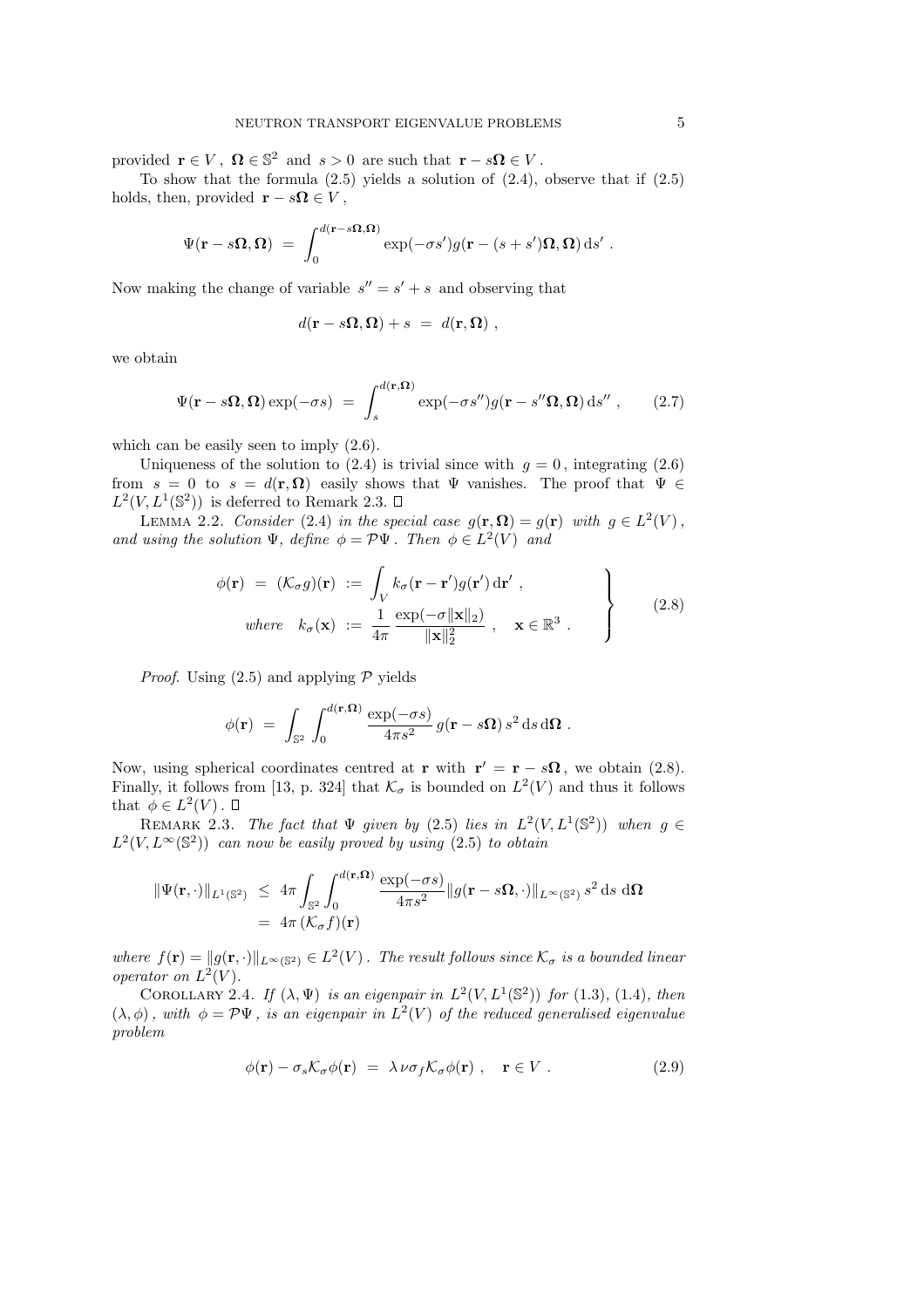Conversely, if  $(\lambda, \phi)$  is an eigenpair of problem (2.9) in  $L^2(V)$ , and if we define  $\Psi$ by solving  $\mathcal{T}\Psi = \sigma_s \phi + \lambda \nu \sigma_f \phi$ , subject to the boundary condition (1.4), then  $(\lambda, \Psi)$ is an eigenpair for (1.3) in  $\dot{L}^2(V, L^1(\mathbb{S}^2))$ .

*Proof.* Suppose  $(\lambda, \Psi)$  is an eigenpair of  $(1.3)$  in  $L^2(V, L^1(\mathbb{S}^2))$ , then

$$
\mathcal{T}\Psi(\mathbf{r},\mathbf{\Omega})-\sigma_s\phi(\mathbf{r})\;=\;\lambda\,\nu\sigma_f\phi(\mathbf{r})\;,\quad\text{where}\quad\phi(\mathbf{r})\;=\;\mathcal{P}\Psi(\mathbf{r},\mathbf{\Omega})\;.
$$

Now it follows from Lemma 2.2 and the linearity of  $\mathcal{K}_{\sigma}$ , that (2.9) holds in  $L^2(V)$ .

To prove the converse statement, let  $\Psi \in L^2(V, L^1(\mathbb{S}^2))$  be the unique solution of  $\mathcal{T}\Psi = \sigma_s \phi + \lambda \nu \sigma_f \phi$  and set  $\tilde{\phi} := \mathcal{P}\Psi$ . Lemma 2.2 and then (2.9) imply

$$
\tilde{\phi}(\mathbf{r}) = \sigma_s \mathcal{K}_\sigma \phi(\mathbf{r}) + \lambda \nu \sigma_f \mathcal{K}_\sigma \phi(\mathbf{r}) = \phi(\mathbf{r}) \ .
$$

Hence  $\mathcal{T}\Psi = \sigma_s \tilde{\phi} + \lambda \nu \sigma_f \tilde{\phi} = \mathcal{S}\Psi + \lambda \mathcal{F}\Psi$ , as required.  $\Box$ 

The operator  $\mathcal{K}_{\sigma}$  is clearly self-adjoint. Furthermore, by [13, p. 332],  $\mathcal{K}_{\sigma}$  is compact on  $L^2(V)$ . In addition we have the following result.

LEMMA 2.5. All the eigenvalues of the operator  $\mathcal{K}_{\sigma}$  are positive and so  $\mathcal{K}_{\sigma}$  is positive definite. Moreover,  $\|\mathcal{K}_{\sigma}\|_{\mathscr{L}(L^2(V))} \leq 1/\sigma$ .

*Proof.* Suppose  $\mathcal{K}_{\sigma} f = \omega f$  for some  $f \in L^2(V)$  and some eigenvalue  $\omega$  which must be real. Let  $\Psi \in L^2(V, L^1(\mathbb{S}^2))$  be the solution of  $\mathcal{T}\Psi = f$ , satisfying (1.4). Then, defining  $\phi := \mathcal{P}\Psi$  and using Lemma 2.1, we have  $\phi = \mathcal{K}_{\sigma}f = \omega f$ . Thus

$$
\omega f^{2}(\mathbf{r}) = \phi(\mathbf{r}) f(\mathbf{r}) = \frac{1}{4\pi} \int_{\mathbb{S}^{2}} \Psi(\mathbf{r}, \mathbf{\Omega}) f(\mathbf{r}) d\mathbf{\Omega}
$$
  
= 
$$
\frac{1}{4\pi} \int_{\mathbb{S}^{2}} \mathbf{\Omega} \cdot [\Psi(\mathbf{r}, \mathbf{\Omega}) \nabla \Psi(\mathbf{r}, \mathbf{\Omega})] d\mathbf{\Omega} + \frac{\sigma}{4\pi} \int_{\mathbb{S}^{2}} \Psi^{2}(\mathbf{r}, \mathbf{\Omega}) d\mathbf{\Omega}.
$$

Integrating over  $V$  and applying the divergence theorem, the first term on the righthand side becomes

$$
\frac{1}{4\pi} \int_{\mathbb{S}^2} \mathbf{\Omega} \cdot \left[ \int_V \Psi(\mathbf{r}, \mathbf{\Omega}) \nabla \Psi(\mathbf{r}, \mathbf{\Omega}) \, d\mathbf{r} \right] d\mathbf{\Omega} = \frac{1}{8\pi} \int_{\mathbb{S}^2} \mathbf{\Omega} \cdot \left[ \int_V \nabla \left[ \Psi^2(\mathbf{r}, \mathbf{\Omega}) \right] \, d\mathbf{r} \right] d\mathbf{\Omega}
$$
\n
$$
= \frac{1}{8\pi} \int_{\mathbb{S}^2} \int_V \nabla \cdot \left[ \Psi^2(\mathbf{r}, \mathbf{\Omega}) \mathbf{\Omega} \right] d\mathbf{r} d\mathbf{\Omega}
$$
\n
$$
= \frac{1}{8\pi} \int_{\mathbb{S}^2} \int_{\partial V} \Psi^2(\mathbf{r}, \mathbf{\Omega}) \left[ \mathbf{\Omega} \cdot \mathbf{n}(\mathbf{r}) \right] d\mathbf{r} d\mathbf{\Omega} \ge 0,
$$

where we used (1.4) for the final estimate. Hence

$$
\omega \int_V f^2(\mathbf{r}) \, \mathrm{d}\mathbf{r} \ \geq \ \frac{\sigma}{4\pi} \int_V \int_{\mathbb{S}^2} \Psi^2(\mathbf{r}, \mathbf{\Omega}) \, \mathrm{d}\mathbf{\Omega} \, \mathrm{d}\mathbf{r} \ ,
$$

and finally, as  $f \neq 0$ , the integrals on both sides are positive and it follows that  $\omega > 0$ . The positive-definiteness of  $\mathcal{K}_{\sigma}$  then follows from e.g. [21, p. 193].

To prove the bound on  $\|\mathcal{K}_{\sigma}\|_{\mathscr{L}(L^2(V))}$ , note that  $\mathcal{K}_{\sigma}\phi = k_{\sigma} * \phi^e$ , where  $\phi^e$  is the trivial extension of  $\phi$  to all of  $\mathbb{R}^3$  by choosing  $\phi^e$  to be zero outside of V, and  $*$ denotes convolution on  $\mathbb{R}^3$ . Then, applying Young's inequality for convolutions (see e.g. [10, p. 296]), we have

 $\|\mathcal{K}_{\sigma}\phi\|_{L^2(V)} \leq \|k_{\sigma} * \phi^e\|_{L^2(\mathbb{R}^3)} \leq \|k_{\sigma}\|_{L^1(\mathbb{R}^3)} \|\phi^e\|_{L^2(\mathbb{R}^3)} = \|k_{\sigma}\|_{L^1(\mathbb{R}^3)} \|\phi\|_{L^2(V)}.$ 

Now, using spherical coordinates,

$$
||k_{\sigma}||_{L^{1}(\mathbb{R}^{3})} = \int_{0}^{\infty} \int_{\mathbb{S}^{2}} \frac{1}{4\pi} \frac{\exp(-\sigma ||s\Omega||_{2})}{\|s\Omega\|_{2}^{2}} s^{2} d\Omega ds = \int_{0}^{\infty} \exp(-\sigma s) ds = \frac{1}{\sigma},
$$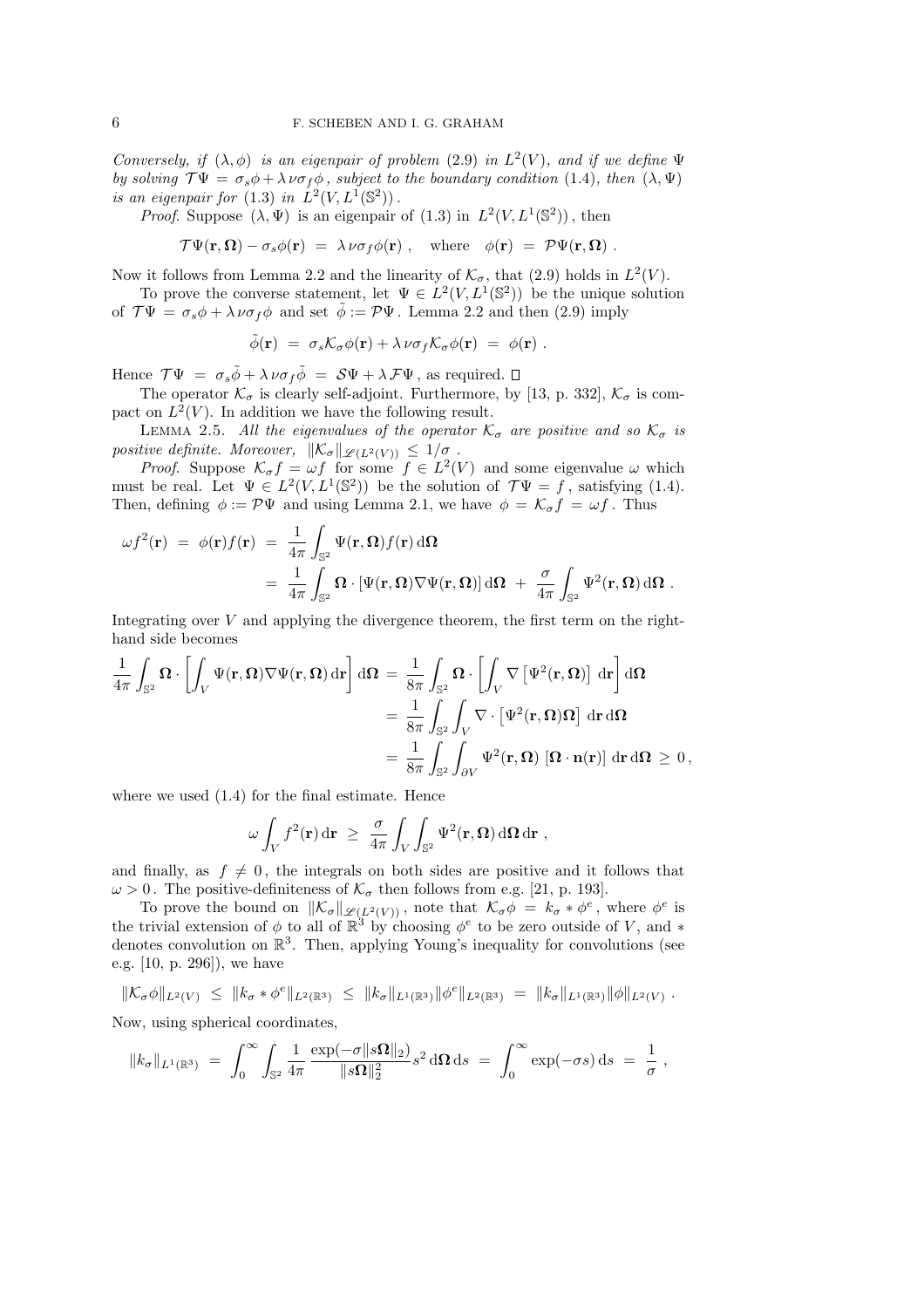and hence  $\|\mathcal{K}_{\sigma}\|_{\mathscr{L}(L^2(V))} \leq \sigma^{-1}$ .

Now, by the spectral theorem for self-adjoint compact operators and Lemma 2.5 for  $\omega_j > 0$ ,  $\mathcal{K}_{\sigma}$  has a sequence of eigenpairs  $\{(\omega_j, e_j)\}_{j=1}^{\infty}$ , where the sequence  $\{\omega_j\}$ is positive, monotone non-increasing and converges to zero as  $j \to \infty$ , and  $\{e_j\}$  is a complete orthonormal sequence in  $L^2(V)$ . Moreover, from Lemma 2.5, and the fact that  $\sigma = \sigma_c + \sigma_s + \sigma_f$  (and all cross-sections are positive), we have

$$
\sigma_s \omega_j \leq \sigma_s \sigma^{-1} \, < \, 1 \; .
$$

Combining this with Corollary 2.4 gives the following

LEMMA 2.6. The eigenvalues  $\lambda$  in Corollary 2.4 are

$$
\lambda_j = \frac{1 - \sigma_s \omega_j}{\nu \sigma_f \omega_j} \tag{2.10}
$$

The sequence  $\{\lambda_j\}$  is positive, non-decreasing and tends to infinity as  $j \to \infty$ .

Also crucial to the physical meaning of the eigenvalue problem (1.1) is the fact that  $\lambda_1$  (the eigenvalue of physical interest) is simple, which we assume from now on. This can be proved by an application of the Krein-Rutman theorem, but we do not pursue this further here (see [18] for a classical reference on this topic).

In the following section we will be interested in convergence of iterative methods for finding  $\lambda_1$ . Exploiting the complete orthonormal sequence  $\{e_i\}$ , for any  $\phi \in$  $L^2(V)$ , we write  $\phi = \sum_{j=1}^{\infty} \xi_j(\phi)e_j$ , where  $\xi_j(\phi) = (\phi, e_j)_{L^2(V)}$ , and

$$
\|\phi\|_{L^2(V)}^2 = \sum_{j=1}^{\infty} |\xi_j(\phi)|^2 = c(\phi)^2 + s(\phi)^2 \tag{2.11}
$$

where  $c(\phi) = |\xi_1(\phi)|$  and  $s(\phi)^2 = \sum_{j=2}^{\infty} |\xi_j(\phi)|^2$ . Then the proximity of a normalised  $\phi$  to  $e_1$  may be characterised by how close the "tangent"  $t(\phi) := s(\phi)/c(\phi)$  is to zero. We use this orthogonal decomposition as a tool for obtaining estimates for the rate of convergence of inexact inverse iteration algorithms in the following section. The procedure is analogous to that in [4] (see also [6, 8] for more sophisticated applications). While these references considered the matrix generalised eigenvalue problem, a novel feature of our analysis here is that we apply analogous arguments adapted to the infinite dimensional generalised operator eigenvalue problem (2.9).

REMARK 2.7. Before leaving this section, we remark that an analogous analysis can be obtained for the integral operator forms of the 2D and 1D model problems introduced in Section 1. For the 2D case the reduced problem is

$$
\phi(\tilde{\mathbf{r}}) - \sigma_s \mathcal{K}_{\sigma} \phi(\tilde{\mathbf{r}}) = \lambda \nu \sigma_f \mathcal{K}_{\sigma} \phi(\tilde{\mathbf{r}}) , \quad \text{where} \quad \phi(\tilde{\mathbf{r}}) := \frac{1}{2\pi} \int_{\mathbb{S}^1} \Psi(\tilde{\mathbf{r}}, \tilde{\mathbf{\Omega}}') d\tilde{\mathbf{\Omega}}' ,
$$
  

$$
(\mathcal{K}_{\sigma} g)(\tilde{\mathbf{r}}) := \int_V k_{\sigma} (\tilde{\mathbf{r}} - \tilde{\mathbf{r}}') g(\tilde{\mathbf{r}}') d\tilde{\mathbf{r}}' , \quad \text{and} \quad k_{\sigma}(\mathbf{x}) := \frac{1}{2\pi} \frac{\exp(-\sigma ||\mathbf{x}||_2)}{||\mathbf{x}||_2} , \quad \mathbf{x} \in \mathbb{R}^2
$$

For the 1D problem the equivalent to (2.9) is

$$
\phi(z) - \sigma_s \mathcal{K}_\sigma \phi(z) = \lambda \nu \sigma_f \mathcal{K}_\sigma \phi(z) , \quad \text{where} \quad \phi(z) := \frac{1}{2} \int_{-1}^1 \Psi(z, \mu') d\mu' ,
$$
  

$$
(\mathcal{K}_\sigma g)(z) := \int_0^1 k_\sigma(z - z') g(z') d z' , \quad \text{and} \quad k_\sigma(x) := \frac{1}{2} \int_0^1 \exp\left(\frac{-\sigma |x|}{\mu}\right) \frac{d\mu}{\mu} .
$$

.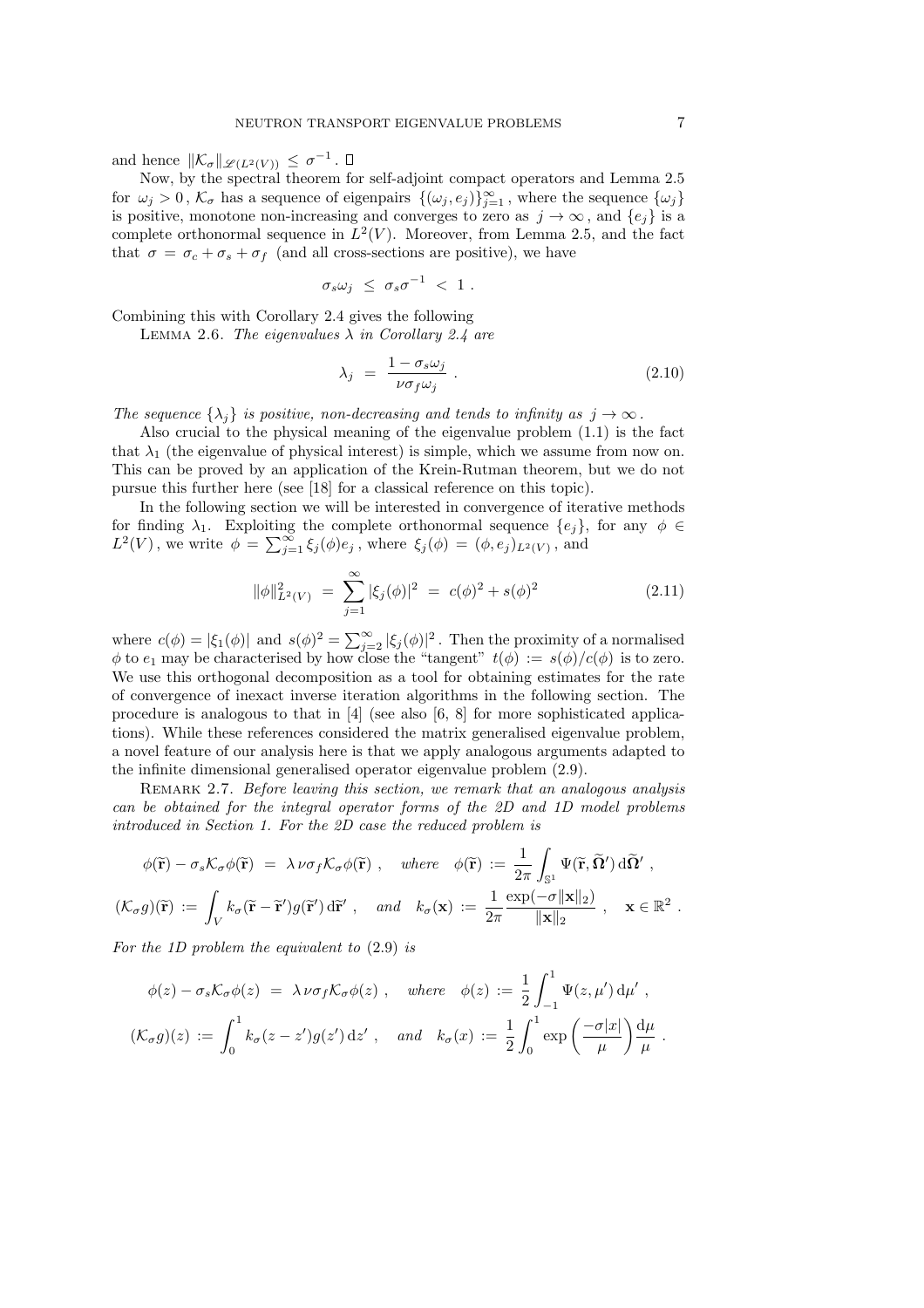3. Iterative methods for reactor criticality. In Algorithm 1 we present inexact inverse iteration for (1.3). When approximately solving the linear system for the next iterate (step (†) below), we measure the residual using the following scalar quantity. For  $v \in L^2(V, L^{\infty}(\mathbb{S}^2))$  we set

$$
||v||_* = ||\mathcal{PT}^{-1}v||_{L^2(V)}, \qquad (3.1)
$$

which is well-defined by Lemma 2.1. Moreover, Lemma 2.2 tells us that if  $v(\mathbf{r}, \mathbf{\Omega}) =$  $v(\mathbf{r})$ , for all  $(\mathbf{r}, \mathbf{\Omega}) \in V \times \mathbb{S}^2$ , we have  $||v||_* = ||\mathcal{K}_{\sigma}v||_{L^2(V)}$ , so that  $||\cdot||_*$  acts as a norm on the subspace of all functions in  $L^2(V, L^\infty(\mathbb{S}^2))$  which are constant with respect to their second argument.

| <b>Algorithm 1</b> Inexact inverse iteration with shift                                                                                                       |     |
|---------------------------------------------------------------------------------------------------------------------------------------------------------------|-----|
| <b>Require:</b> Starting guess $\Psi^{(0)}$ .                                                                                                                 |     |
| for $i=0,1,2,$ do                                                                                                                                             |     |
| Choose a shift $\alpha^{(i)}$ and an inner tolerance $\tau^{(i)} > 0$ .                                                                                       |     |
| Compute $\tilde{\Psi}^{(i+1)}$ so that $\ (\mathcal{T}-\mathcal{S}-\alpha^{(i)}\mathcal{F})\tilde{\Psi}^{(i+1)} - \mathcal{F}\Psi^{(i)}\ _{*} < \tau^{(i)}$ . | (†) |
| Normalise $\Psi^{(i+1)} = \tilde{\Psi}^{(i+1)}/\ \mathcal{P}\tilde{\Psi}^{(i+1)}\ _{L^2(V)}$ .                                                                |     |
| end for                                                                                                                                                       |     |

In this algorithm we implicitly require  $\Psi^{(i)}$ ,  $\tilde{\Psi}^{(i)} \in L^2(V, L^1(\mathbb{S}^2))$ . We typically stop the algorithm if the eigenvalue residual

$$
\text{res}^{(i)} := (\mathcal{T} - \mathcal{S} - \rho^{(i)} \mathcal{F}) \Psi^{(i)}
$$

is sufficiently small in some norm, where  $\rho^{(i)}$  is a suitable eigenvalue approximation (e.g. a Rayleigh quotient) derived from  $\Psi^{(i)}$  provided  $\Psi^{(i)}$  is rich enough in a certain eigendirection. We discuss a particular choice of  $\rho^{(i)}$  below. A simple application of Lemma 2.2 proves the following result.

LEMMA 3.1. If  $\tilde{\Psi}^{(i)}$  and  $\Psi^{(i)}$  are computed by Algorithm 1, and if we introduce the corresponding scalar fluxes  $\tilde{\phi}^{(i)} := \mathcal{P}\tilde{\Psi}^{(i)}$  and  $\phi^{(i)} := \mathcal{P}\Psi^{(i)}$ , then

$$
\|(I - (\sigma_s + \alpha^{(i)}\nu\sigma_f)\mathcal{K}_\sigma)\tilde{\phi}^{(i+1)} - \nu\sigma_f\mathcal{K}_\sigma\phi^{(i)}\|_{L^2(V)} \leq \tau^{(i)} \quad \text{and} \tag{3.2}
$$

$$
^{(i+1)} = \frac{\tilde{\phi}^{(i+1)}}{\|\tilde{\phi}^{(i+1)}\|_{L^2(V)}}.
$$
\n(3.3)

Thus, when  $\Psi^{(i)}$  is close to an eigenvector corresponding to the minimal eigenvalue of (1.1), then  $\phi^{(i)}$  is predominantly in the direction  $e_1$  and  $t(\phi^{(i)})$  will be close to 0. The following theorem gives a mechanism for bounding  $t(\phi^{(i+1)})$ . This theorem will be used in Corollaries 3.4 and 3.5 to obtain the convergence properties of several variants of Algorithm 1. For convenience we will discuss an abstract version of (3.2), (3.3) where the superscripts are suppressed.

THEOREM 3.2. Suppose  $s(\phi) \neq 0$ ,

$$
\| (I - (\sigma_s + \alpha \nu \sigma_f) \mathcal{K}_\sigma) \tilde{\phi} - \nu \sigma_f \mathcal{K}_\sigma \phi \|_{L^2(V)} \leq \tau , \qquad (3.4)
$$

and set 
$$
\phi' = \frac{\tilde{\phi}}{\|\tilde{\phi}\|_{L^2(V)}}
$$
. (3.5)

Then, if  $\tau < \nu \sigma_f \omega_1 c(\phi)$ , we have with constant  $C_1 = 1/(\nu \sigma_f \omega_2)$ ,

φ

$$
t(\phi') \le \left( \frac{s(\phi) + C_1 \tau}{c(\phi) - C_1 \tau} \right) \left| \frac{\lambda_1 - \alpha}{\lambda_2 - \alpha} \right| . \tag{3.6}
$$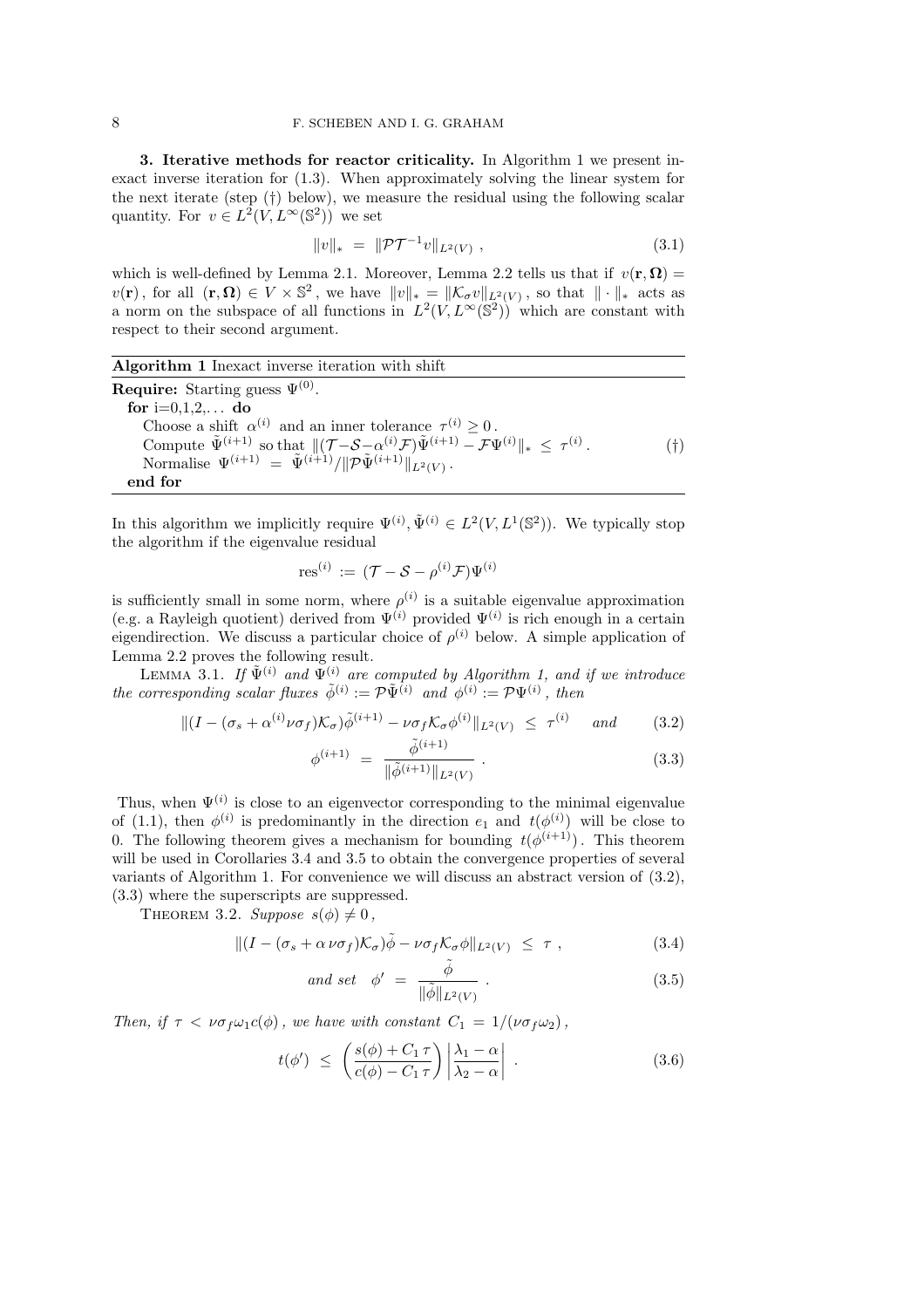*Proof.* To make the notation simpler, we set without loss of generality  $\nu = 1$  in the proof. First observe that if  $\phi = 0$  in (3.4), then, since  $s(\phi) \neq 0$ , we have

$$
\tau \geq \sigma_f \|\mathcal{K}_{\sigma}\phi\|_{L^2(V)} = \sigma_f \bigg\{ \sum_{j=1}^{\infty} \omega_j^2 |\xi_j(\phi)|^2 \bigg\}^{1/2} > \sigma_f \omega_1 c(\phi) ,
$$

which contradicts the assumption. So  $\tilde{\phi} \neq 0$  and the normalisation (3.5) is welldefined.

To obtain the bound on  $t(\phi')$ , set  $R := (I - (\sigma_s + \alpha \sigma_f) \mathcal{K}_\sigma) \tilde{\phi} - \sigma_f \mathcal{K}_\sigma \phi$ . Because the  $(\omega_j, e_j)$  are eigenpairs of  $\mathcal{K}_{\sigma}$ , we have (using (3.5) and (2.10)), for all  $j \geq 1$ ,

$$
\xi_j(R) = (1 - (\sigma_s + \alpha \sigma_f)\omega_j)\xi_j(\tilde{\phi}) - \sigma_f \omega_j \xi_j(\phi)
$$
  
=  $\sigma_f \omega_j \left[ ||\tilde{\phi}||_{L^2(V)}(\lambda_j - \alpha)\xi_j(\phi') - \xi_j(\phi) \right]$ . (3.7)

Now using  $(2.11)$  and  $(3.4)$ , we have

$$
\tau \geq \|R\|_{L^2(V)} \geq |\xi_1(R)| \geq \sigma_f \omega_1 \left[ c(\phi) - \|\tilde{\phi}\|_{L^2(V)} |\lambda_1 - \alpha| c(\phi') \right]
$$

and a rearrangement of this yields

$$
\frac{1}{c(\phi')} \leq \left(\frac{\sigma_f \omega_1}{\sigma_f \omega_1 c(\phi) - \tau}\right) |\lambda_1 - \alpha| \|\tilde{\phi}\|_{L^2(V)}.
$$
\n(3.8)

On the other hand, rearranging (3.7) gives for  $j \geq 2$ 

$$
\xi_j(\phi') \|\tilde{\phi}\|_{L^2(V)} = \left(\frac{1}{\lambda_j - \alpha}\right) \left[\frac{\xi_j(R)}{\sigma_f \omega_j} + \xi_j(\phi)\right]. \tag{3.9}
$$

Now recall that  $\lambda_j$  increases and that (via (2.10) with  $\nu = 1$ ,  $\sigma_f(\lambda_j - \alpha)\omega_j =$  $1 - (\sigma_s + \sigma_f \alpha) \omega_i$  which increases as well. Hence, squaring (3.9), summing over  $j = 2, \ldots, \infty$ , and recalling (3.4), we obtain

$$
s(\phi')\|\tilde{\phi}\|_{L^2(V)} \leq \frac{1}{|\lambda_2 - \alpha|} \left(\frac{\tau}{\sigma_f \omega_2} + s(\phi)\right) . \tag{3.10}
$$

Finally, by rearranging the product of (3.8) and (3.10), and using the definition of  $C_1$ , we obtain the result.  $\square$ 

The estimate (3.6) contains a great deal of information about the convergence of Algorithm 1. For example, if  $\alpha^{(i)}$  converges quadratically to  $\lambda_1$ , then, with a fixed choice of  $\tau^{(i)} = \tau_0$  (satisfying the assumption of Theorem 3.2), the algorithm will converge quadratically. A possible candidate for  $\alpha^{(i)}$  is given in the following lemma.

LEMMA 3.3. Given  $\Psi^{(i)}$ , consider the "scalar flux Rayleigh quotient"

$$
\widetilde{\rho}^{(i)} := \frac{(\mathcal{P}\Psi^{(i)}, \mathcal{P}\mathcal{T}^{-1}(\mathcal{T}-\mathcal{S})\Psi^{(i)})_{L^2(V)}}{(\mathcal{P}\Psi^{(i)}, \mathcal{P}\mathcal{T}^{-1}\mathcal{F}\Psi^{(i)})_{L^2(V)}} = \frac{(\phi^{(i)}, (I-\sigma_s\mathcal{K}_{\sigma})\phi^{(i)})_{L^2(V)}}{(\phi^{(i)}, \nu\sigma_f\mathcal{K}_{\sigma}\phi^{(i)})_{L^2(V)}}.
$$
(3.11)

This enjoys the estimate

$$
|\widetilde{\rho}^{(i)} - \lambda_1| = \mathcal{O}(s(\phi^{(i)})^2) .
$$

,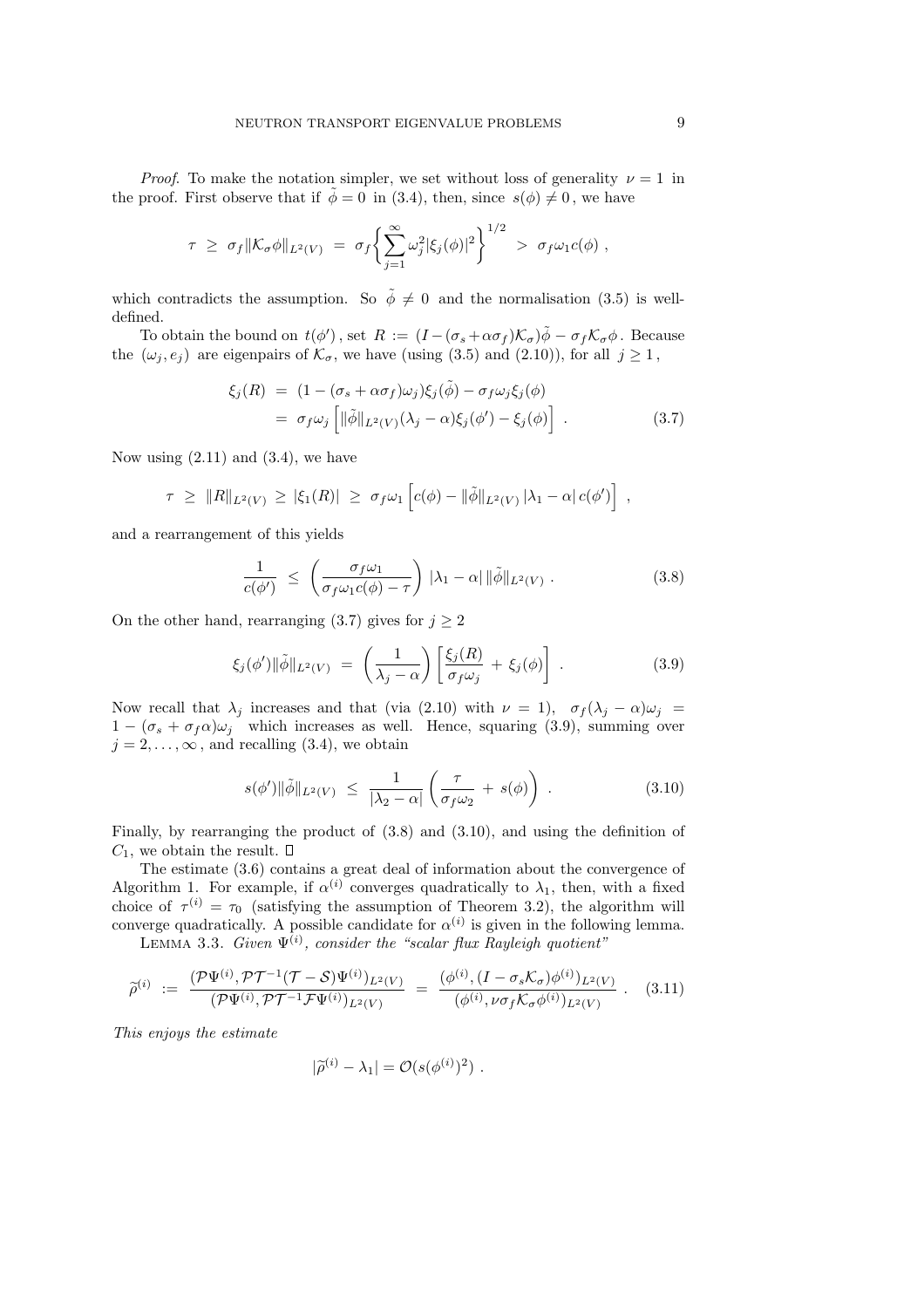We call (3.11) the scalar flux Rayleigh quotient because it uses the formulation of the eigenvalue problem (2.9) for the scalar flux.

*Proof.* By writing  $\phi^{(i)} = c(\phi^{(i)})e_1 + s(\phi^{(i)})u^{(i)}$ , where  $||u^{(i)}||_{L^2(V)} = 1$  and  $(u^{(i)}, e_1)_{L^2(V)} = 0$ , and using (2.10), we see that

$$
\widetilde{\rho}^{(i)} \; = \; \frac{(1-\sigma_s\omega_1)\,c(\phi^{(i)})^2 \; + \; \mathcal{O}(s(\phi^{(i)})^2)}{\nu\sigma_f\omega_1\,c(\phi^{(i)})^2 \; + \; \mathcal{O}(s(\phi^{(i)})^2)} \; = \; \lambda_1 \, + \, \mathcal{O}(s(\phi^{(i)})^2) \; . \qquad \Box
$$

Using this lemma and Theorem 3.2, we now obtain the following convergence rate for Algorithm 1.

Corollary 3.4. Suppose that for every step in Algorithm 1 the conditions of Theorem 3.2 are satisfied and the shift  $\alpha^{(i)} = \tilde{\rho}^{(i)}$  (Rayleigh Quotient Iteration) is applied. Then

$$
t(\phi^{(i+1)}) \ \leq \ \left(\frac{s(\phi^{(i)})+C_1\,\tau^{(i)}}{c(\phi^{(i)})-C_1\,\tau^{(i)}}\right)\left|\frac{C_2}{\lambda_2-\lambda_1}\right|\ t(\phi^{(i)})^2\ , \quad C_2\ constant\ .
$$

Hence Algorithm 1 converges quadratically. The convergence rate is even cubic if the tolerances decrease with rate

$$
\tau^{(i)} \leq C_3 s(\phi^{(i)}) \ , \quad C_3 \ constant \ . \tag{3.12}
$$

On the other hand, using (3.6) for a fixed shift and decreasing tolerances, we get the following result.

Corollary 3.5. If in every iteration of Algorithm 1 the conditions of Theorem 3.2 are met and fixed shifts  $\alpha^{(i)} = \alpha_0$ , as well as tolerances satisfying (3.12) are used, then for small enough  $C_3$  in  $(3.12)$ 

$$
t(\phi^{(i+1)}) \ \leq \ \left( \frac{1+C_1C_3}{1-C_1C_3t(\phi^{(i)})} \right) \left| \frac{\lambda_1-\alpha_0}{\lambda_2-\alpha_0} \right| \ t(\phi^{(i)}) \ .
$$

Hence, provided the shift  $\alpha_0$  is close enough to  $\lambda_1$ , we obtain linear convergence of the algorithm.

Note that this analysis gives no guarantee that Algorithm 1 converges when we use a fixed shift and constant tolerances. In the final section of the paper we investigate this question numerically.

This type of analysis will also extend to other iterative methods such as Jacobi-Davidson (e.g. as is done in a different context in  $(6, 8)$ ). The analysis here is given only for the continuous problem (1.1), but it provides a guide how iterations will behave in discrete cases as we see in the final section, where we investigate two 1D model problems of different complexity.

4. Symmetry under discretisation. Retaining the underlying symmetry of the scalar flux problem (2.9) in a discretisation is a delicate matter. Applying, for example, a standard discrete ordinates approach to the 1D problem (1.5) using Gauss-Legendre quadrature for the angular variable and a Crank-Nicolson scheme to approximate the spatial derivative, as discussed in [20], does not preserve the underlying symmetry in the discretisation [23]. As a result of this, the discrete equivalent of the scalar flux Rayleigh quotient  $\tilde{\rho}^{(i)}$  in (3.11) does not approximate the desired eigenvalue up to second order, as is proved for the continuous problem in Lemma 3.3. Hence inexact inverse iteration loses an order in the convergence rate for such a shift strategy as we will see in the numerical results in the next section.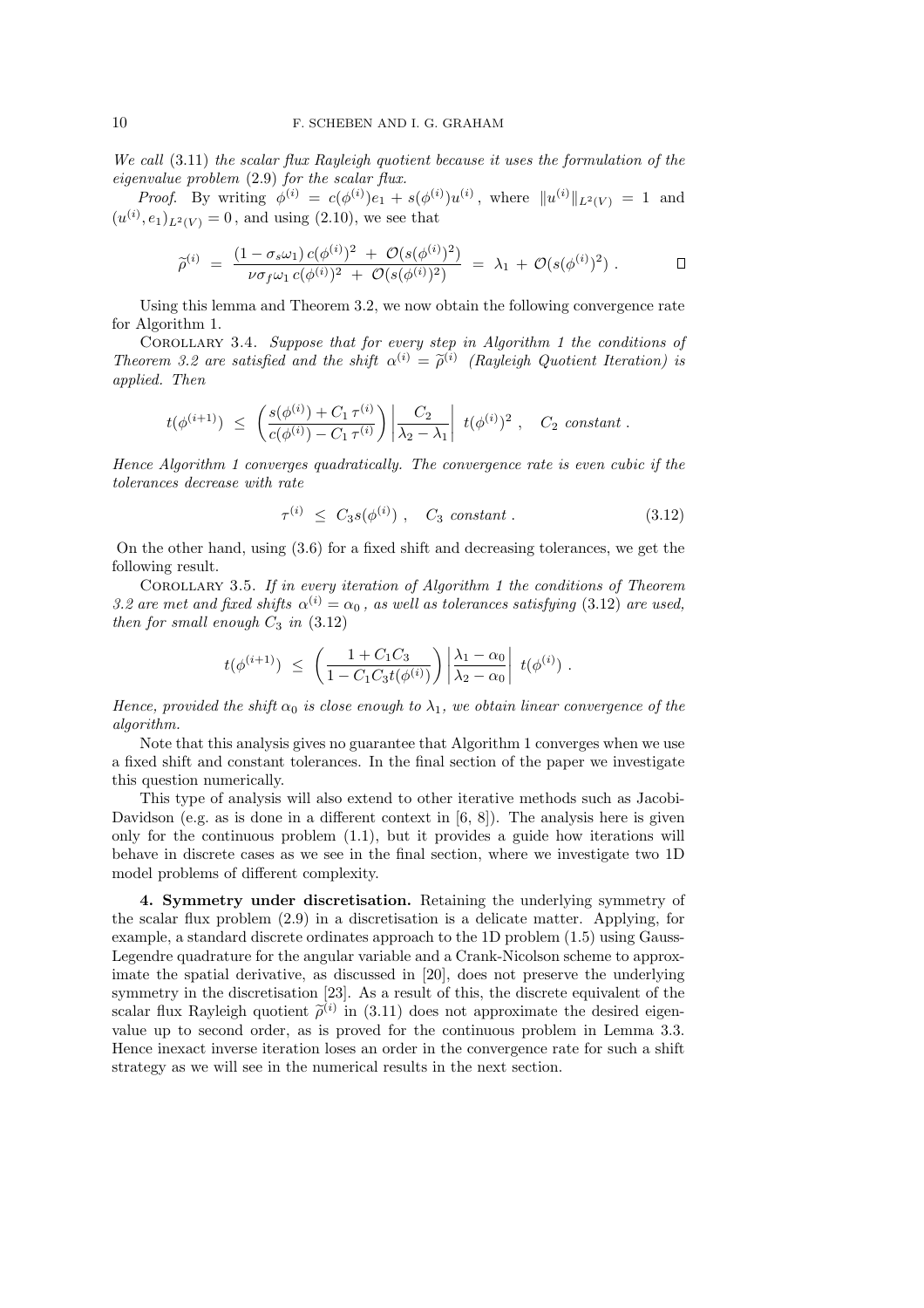While a full study of symmetry-preserving discretisations is beyond the scope of this paper, we show here (by several examples), that natural symmetry-preserving discretisations do exist. First we consider the semidiscrete case of  $(1.5)$  and  $(1.6)$ , where we discretise only with respect to the spatial variable  $z$  (and leave the angular variable  $\mu$  continuous). The discrete approximation to the operator  $\mathcal{K}_{\sigma} = \mathcal{PT}^{-1}$  is obtained by applying the inverse of the discrete version of  $\mathcal T$  and then integrating over  $\mu$ . This turns out to be symmetric in the discrete spatial variable when certain conditions are met. In addition we describe how to preserve the symmetry under further discretisation with respect to the angular variable  $\mu$ . In both examples below, analogously to Lemma 2.1, we consider for any  $g \in L^2[0,1]$  discrete versions of the problem

$$
\mathcal{T}\Psi := \mu \frac{\partial}{\partial z} \Psi(z,\mu) + \sigma \Psi(z,\mu) = g(z) , \quad z \in [0,1] , \quad \mu \in [-1,1] , \qquad (4.1)
$$

subject to vacuum boundary conditions (1.6). Different questions related to symmetric forms of the transport equation are studied in [5, 19].

4.1. Finite difference methods on uniform meshes. Here we introduce a uniform spatial mesh  $z_i := jh$ ,  $j = 0, \ldots, M$  with  $h = 1/M$ , and an Euler type method (i.e. a first order finite difference approximation of the derivative), integrating from left to right for  $\mu > 0$  and from right to left for  $\mu < 0$ , i.e.

$$
\mu \frac{\Psi(z_j, \mu) - \Psi(z_{j-1}, \mu)}{h} + \sigma \Psi(z_{j-1}, \mu) = g(z_{j-1}) \text{ for } \mu > 0, j = 1, ..., M,
$$
  
\n
$$
\mu \frac{\Psi(z_j, \mu) - \Psi(z_{j-1}, \mu)}{h} + \sigma \Psi(z_j, \mu) = g(z_j) \text{ for } \mu < 0, j = 1, ..., M,
$$
  
\nwith  $\Psi(z_0, \mu) = 0$  when  $\mu > 0$  and  $\Psi(z_M, \mu) = 0$  when  $\mu < 0$ . (4.2)

These equations can be written as the two linear systems

$$
A^+(\mu)\Psi^+(\mu) = \mathbf{g}^+
$$
 for  $\mu > 0$  and  $A^-(\mu)\Psi^-(\mu) = \mathbf{g}^-$  for  $\mu < 0$ , where  $\Psi^+(\mu) = (\Psi(z_1, \mu), \ldots, \Psi(z_M, \mu))^T$ ,  $\mathbf{g}^+ = (g(z_0), \ldots, g(z_{M-1}))^T$ ,  $\Psi^-(\mu) = (\Psi(z_0, \mu), \ldots, \Psi(z_{M-1}, \mu))^T$  and  $\mathbf{g}^- = (g(z_1), \ldots, g(z_M))^T$ , and where  $A^+(\mu)$  is the lower bidiagonal matrix and  $A^-(\mu)$  is the upper bidiagonal matrix given respectively by:

$$
A^{+}(\mu) = \begin{bmatrix} \frac{\mu}{h} & & \mu \\ (\sigma - \frac{\mu}{h}) & \frac{\mu}{h} & & \\ & \ddots & \ddots & \\ & & (\sigma - \frac{\mu}{h}) & \frac{\mu}{h} \end{bmatrix}, \ A^{-}(\mu) = \begin{bmatrix} -\frac{\mu}{h} & (\sigma + \frac{\mu}{h}) & & \\ & \ddots & \ddots & \\ & & -\frac{\mu}{h} & (\sigma + \frac{\mu}{h}) \end{bmatrix}.
$$

Note that  $A^{-}(\mu)$  and  $A^{+}(\mu)$  are both non-singular and

$$
A^{-}(-\mu) = A^{+}(\mu)^{T} \text{ and so } A^{-}(-\mu)^{-1} = A^{+}(\mu)^{-T}. \qquad (4.3)
$$

This condition plays a crucial role in our proof that this difference scheme retains the underlying symmetry. With  $\Psi(\mu) = (\Psi(z_0, \mu), \dots, \Psi(z_M, \mu))^T$  and reducing the problem now to the space of scalar fluxes, we have for  $\boldsymbol{\phi} = (\phi(z_0), \dots, \phi(z_M))^T$  and  $\mathbf{g} = (g(z_0), \ldots, g(z_M))^T \in \mathbb{R}^{M+1}$ 

$$
\boldsymbol{\phi} = \int_{-1}^{1} \boldsymbol{\Psi}(\mu) d\mu = \int_{0}^{1} \begin{pmatrix} \mathbf{0} & (A^{-}(-\mu))^{-1} \\ 0 & \mathbf{0}^T \end{pmatrix} \mathbf{g} d\mu + \int_{0}^{1} \begin{pmatrix} \mathbf{0}^T & 0 \\ (A^{+}(\mu))^{-1} & \mathbf{0} \end{pmatrix} \mathbf{g} d\mu
$$
\n
$$
= \widetilde{K} \mathbf{g} \ , \quad \text{where} \quad \widetilde{K} := \begin{bmatrix} \int_0^1 A(\mu) d\mu \end{bmatrix} \ ,
$$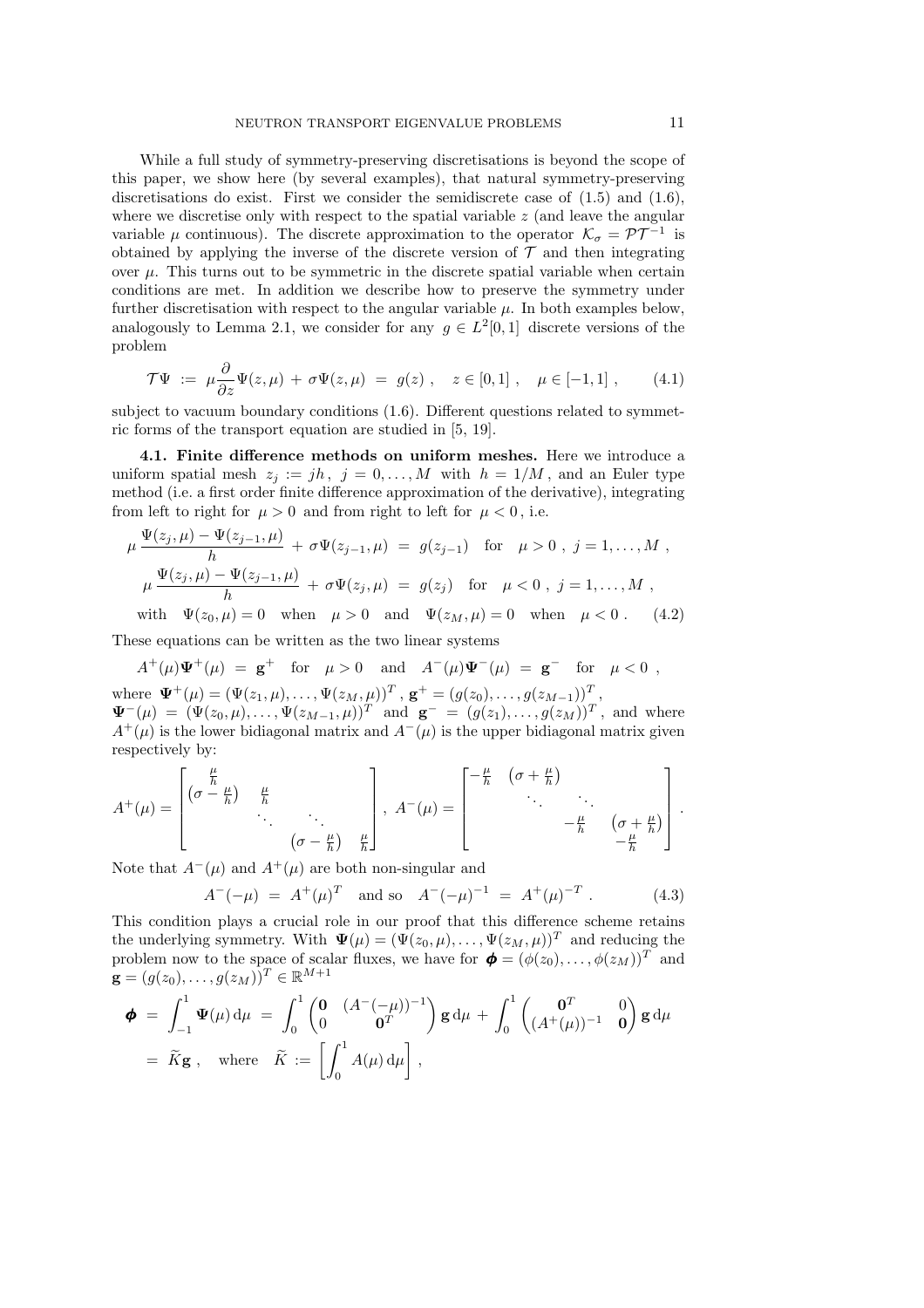and

$$
A(\mu) = \begin{pmatrix} \mathbf{0} & (A^-(-\mu))^{-1} \\ 0 & \mathbf{0}^T \end{pmatrix} + \begin{pmatrix} \mathbf{0}^T & 0 \\ (A^+(\mu))^{-1} & \mathbf{0} \end{pmatrix}.
$$

The symmetry of  $\widetilde{K}$  then follows easily from (4.3).

Finally, let us now consider the full discretisation. Suppose we choose a quadrature rule with points  $\{\mu_k\} \subset [-1,1]\setminus\{0\}$ , and weights  $\{w_k\}$  indexed from  $k =$  $-N, \ldots, -1$  and  $k = 1, \ldots, N$  with the property

$$
\mu_{-k} = -\mu_k \quad \text{and} \quad w_{-k} = w_k \quad \text{for all} \quad k = 1, \dots, N \; .
$$

(An example would be the 2N point Gauss-Legendre rule.) Then we obtain  $\boldsymbol{\phi} = K \mathbf{g}$ with a symmetric  $K = \sum_{k=1}^{N} w_k A(\mu_k)$ .

4.2. Finite Element Methods. As an alternative to the finite difference methods of the previous section, consider an arbitrary mesh  $0 = z_0 < z_1 < \ldots < z_M = 1$ . For  $i = 0, \ldots, M$ , let  $\varphi_i$  denote the usual piecewise linear "hat" function on [0,1], satisfying  $\varphi_i(z_j) = \delta_{i,j}$ , set  $h_j = z_j - z_{j-1}$  and define  $(\cdot, \cdot)$  to be the  $L^2([0,1])$ inner product.

Now use the following approximation for (4.1). If  $\mu > 0$  we approximate  $\Psi(z, \mu)$ by  $\Psi^+(z,\mu) := \sum_{j=1}^M \Psi_j^+(\mu) \varphi_j(z)$  and determine the coefficients  $\Psi_j^+(\mu)$  by requiring

$$
\left(\mu \frac{\partial}{\partial z} \Psi^+(\cdot,\mu) + \sigma \Psi^+(\cdot,\mu), \varphi_{i-1}\right) = (g, \varphi_{i-1}), \quad i = 1, \dots, M.
$$

This is easily seen to be equivalent to the  $M \times M$  system

$$
A^+(\mu)\Psi^+(\mu) = \mathbf{g}^+ ,
$$

where  $\Psi^+(\mu) = (\Psi_1^+(\mu), \dots, \Psi_M^+(\mu))^T$ ,  $\mathbf{g}^+ = ((g, \varphi_0), \dots, (g, \varphi_{M-1}))^T$  and

$$
(A^+(\mu))_{i,j} = \mu(\varphi'_j, \varphi_{i-1}) + \sigma(\varphi_j, \varphi_{i-1}).
$$

Similarly, for  $\mu < 0$  approximate  $\Psi(z,\mu)$  by  $\Psi^-(z,\mu) := \sum_{j=0}^{M-1} \Psi_j^ ^{-}_{j}(\mu)\varphi_{j}(z)$ defined by

$$
\left(\mu \frac{\partial}{\partial z} \Psi^-(\cdot,\mu) + \sigma \Psi^-(\cdot,\mu), \varphi_i\right) = (g,\varphi_i) , \quad i = 1,\ldots,M.
$$

This is equivalent to

$$
A^-(\mu)\Psi^-(\mu) = \mathbf{g}^- ,
$$

where  $\Psi^-(\mu) = (\Psi_0^-(\mu), \dots, \Psi_{M-1}^-(\mu))^T$ ,  $\mathbf{g}^- = ((g, \varphi_1), \dots, (g, \varphi_M))^T$  and

$$
(A^-(\mu))_{i,j} = \mu(\varphi'_{j-1}, \varphi_i) + \sigma(\varphi_{j-1}, \varphi_i).
$$

The matrices  $A^+(\mu)$  are lower tridiagonal with positive diagonal while the matrices  $A^{-}(\mu)$  are upper tridiagonal with positive diagonal and hence  $A^{\pm}(\mu)$  are non-singular. Now we notice that by integration by parts  $(\varphi'_{i-1}, \varphi_i) = -(\varphi'_j, \varphi_{i-1}),$ and so the crucial condition (4.3) is also satisfied by the matrices  $A^{\pm}(\mu)$ . Therefore, these finite element methods also have the property that the symmetry of the discrete version of the operator  $\mathcal{PT}^{-1}$  is conserved.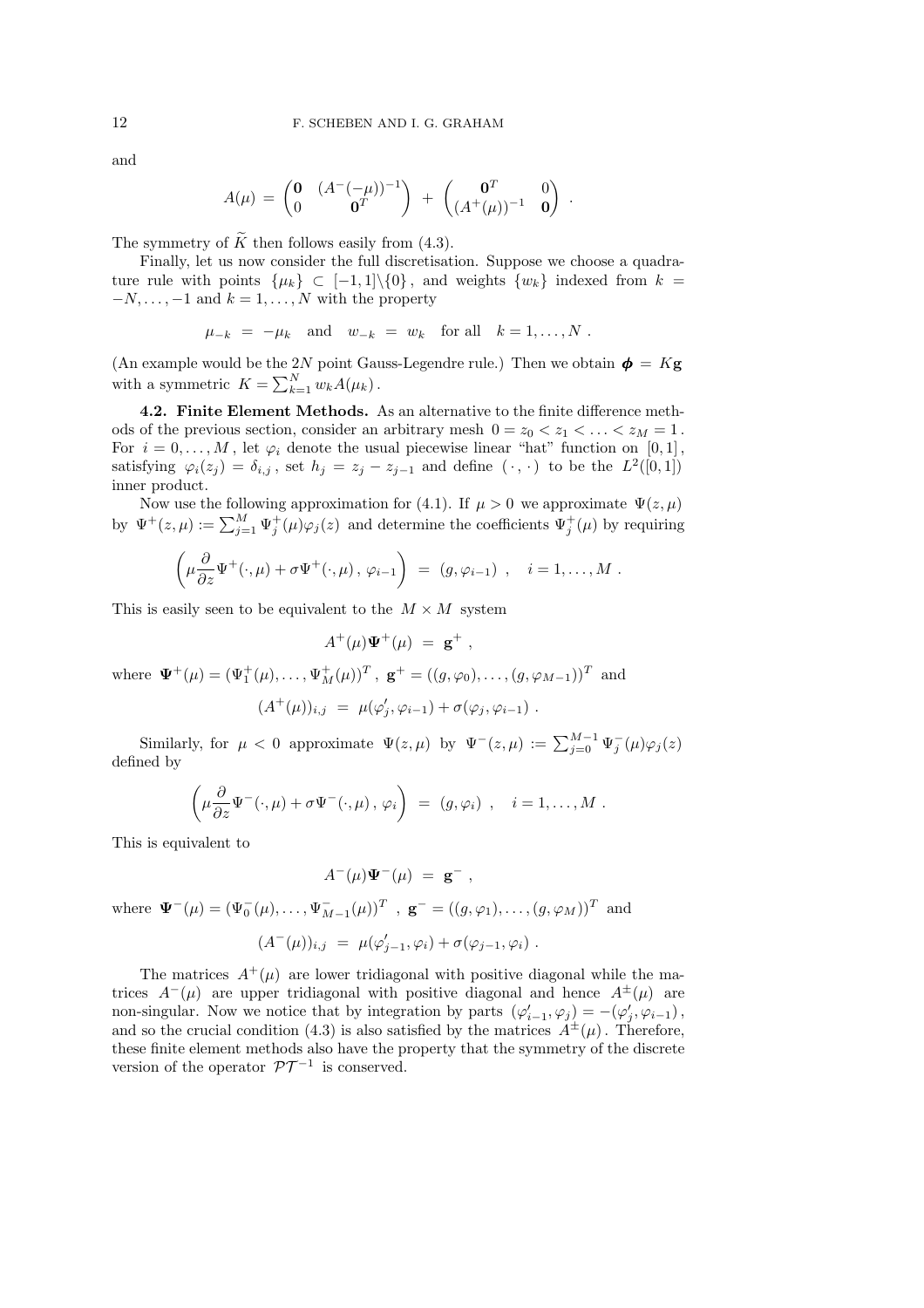5. Numerical results. We now consider numerical results for two 1D model problems of different complexity to illustrate the theory.

5.1. Los Alamos benchmark test set problem. This model problem is taken from a collection of benchmark tests produced at Los Alamos National Laboratory [22]. The problem number 2 of the test set corresponds to the 1D problem (1.5), (1.6). Specifications of the problem are given in Table 5.1.

|                                | $\sigma_{\rm c}$ |                                              |  |  |  |  |  |  |
|--------------------------------|------------------|----------------------------------------------|--|--|--|--|--|--|
|                                |                  | $0.32640$   $0.225216$   $0.081600$   $3.24$ |  |  |  |  |  |  |
| slab length: $L = 3.707444$ cm |                  |                                              |  |  |  |  |  |  |
| TABLE 5.1                      |                  |                                              |  |  |  |  |  |  |

Data for the problem from the Los Alamos benchmark test set (problem number 2).

For our discretisation we approximate the integrals in (1.5) by Gauss quadrature with an even number of quadrature points on  $[-1, 1]$ . The spatial discretisation (with respect to  $z$  in  $(1.5)$ ) is done by the upwind Euler scheme discussed in Section 4.1, which preserves symmetry under reduction to the scalar flux. We also apply a Crank-Nicolson scheme for the spatial approximation and further details of this, together with bounds on the discretisation error, can be found in [20].

We use 128 equally sized spatial intervals and 128 angular Gauss points leading to a non-symmetric generalised matrix eigenvalue problem of dimension  $16384 \times 16384$ . The eigenvalues nearest zero of the discrete problems are  $\lambda_1^{\text{Eul}} \approx 0.99570$ ,  $\lambda_2^{\text{Eul}} \approx$ 2.60907 and  $\lambda_1^{\text{CN}} \approx 1.00003$ ,  $\lambda_2^{\text{CN}} \approx 2.60530$ . Our stopping criterion for the outer iteration is  $\|\mathbf{res}^{(i)}\|_2 < 10^{-14}$  where  $\mathbf{res}^{(i)} := (T - S - \rho^{(i)}F)\mathbf{\Psi}^{(i)}$  with T, S, F and  $\Psi$  being the discrete versions of  $\mathcal{T}, \mathcal{S}, \mathcal{F}$  and  $\Psi$  respectively and where  $\rho^{(i)} = \rho(\Psi^{(i)})$ and

$$
\rho(\Psi) := \frac{(\Psi, (T - S)\Psi)}{(\Psi, F\Psi)} \tag{5.1}
$$

is here called the "angular flux Rayleigh quotient", and is distinct from the scalar flux Rayleigh quotient in (3.11), where  $(\cdot, \cdot)$  represents the  $\ell_2$  inner product over all spatial and angular discrete variables. Note that we compute this eigenproblem residual  $res^{(i)}$  in the full, spatially and angular dependent space.

Problem (†) in Algorithm 1 is solved using the GMRES function in MATLAB 2009b with an LU factorisation of  $T$  as preconditioner which proves essential for ensuring convergence of GMRES. As starting guess  $\Psi^{(0)}$  we use a normalised vector with equal positive entries. To measure the convergence rate of Algorithm 1, we consider the eigenvalue error  $\Delta^{(i)} := |\lambda_1 - \rho^{(i)}|$ , where  $\lambda_1$  is the computed eigenvalue when the iteration terminates.

Table 5.2 shows the numerical results for fixed shifts  $\alpha_0 = 0.9$  and  $\alpha_0 = 0.99$ . We used decreasing tolerances  $\tau^{(i)} \leq 0.1 ||PT^{-1} \text{ res}^{(i)}||_2$  for the inner solves, where  $P$  denotes the discrete version of the projection operator  $P$ . The results clearly show linear and not quadratic convergence in both cases with a faster linear rate when  $\alpha = 0.99$ , agreeing with Corollary 3.5.

When replacing the symmetry preserving Euler scheme with the Crank-Nicolson discretisation, which does not preserve the symmetry of the reduction, we obtain very similar results to those in Table 5.2, suggesting that the convergence for fixed shift iteration is not influenced by retaining the underlying symmetry if the tolerances decrease sufficiently fast and the fixed shift is close enough to the desired eigenvalue.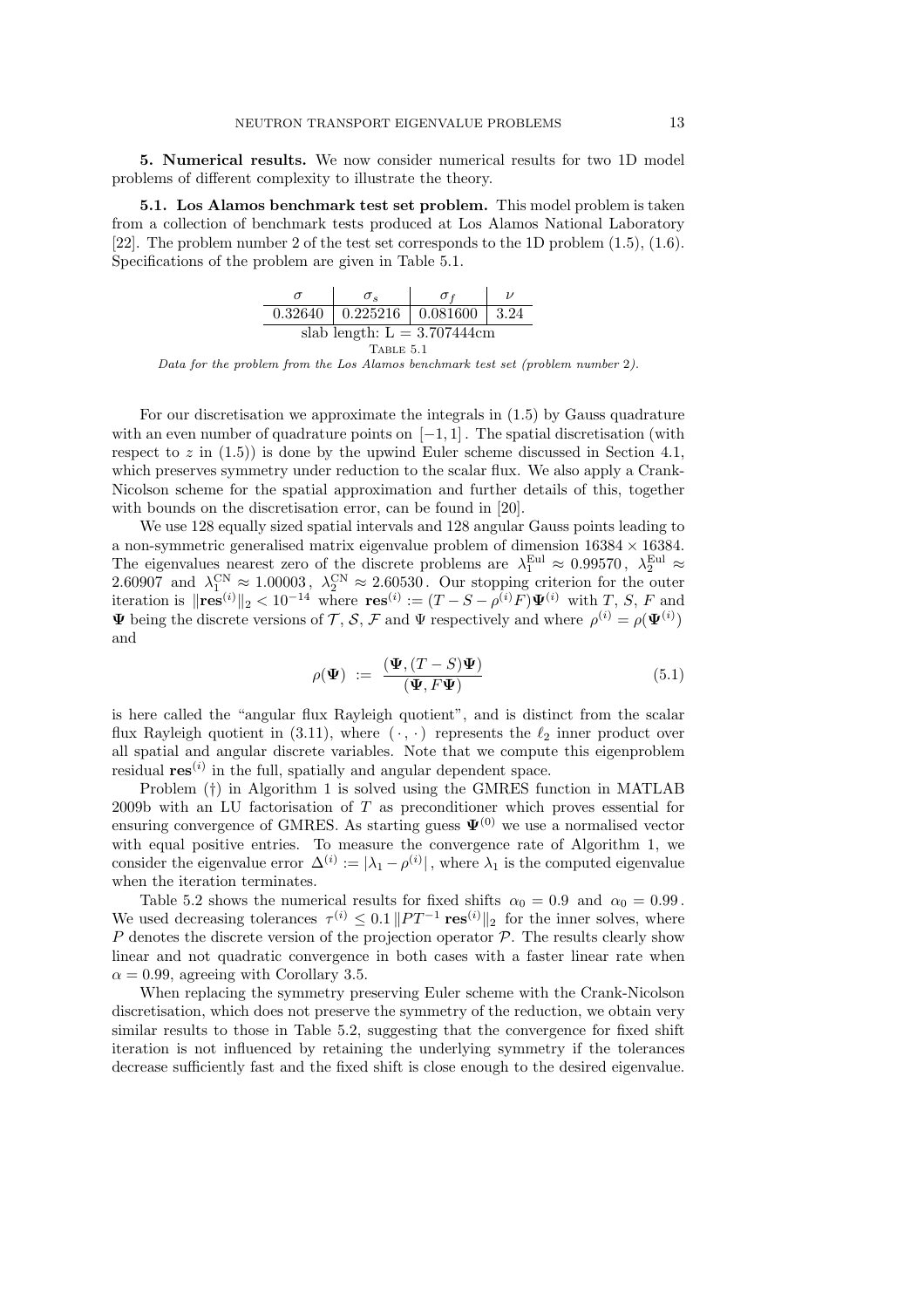|          |                 | $\alpha_0 = 0.9$                 |                                              |                 | $\alpha_0 = 0.99$                |                                                |
|----------|-----------------|----------------------------------|----------------------------------------------|-----------------|----------------------------------|------------------------------------------------|
| i        | $\Lambda^{(i)}$ | $\Delta^{(i)}$<br>$\Lambda(i-1)$ | $\Delta^{(i)}$<br>$\Delta(i-1)$ <sup>2</sup> | $\Lambda^{(i)}$ | $\Delta^{(i)}$<br>$\Lambda(i-1)$ | $\Delta^{(i)}$<br>$(\Delta(i-1))$ <sup>2</sup> |
| $\Omega$ | $3.3E - 02$     |                                  |                                              | $3.3E - 02$     |                                  |                                                |
| 1        | $2.6E - 04$     | $8.0E - 03$                      | $2.5E - 01$                                  | $1.4E - 05$     | $4.2E - 04$                      | $1.3E - 02$                                    |
| 2        | $5.4E - 06$     | $2.0E - 02$                      | 7.7E+01                                      | $2.0E - 08$     | $1.4E - 03$                      | $1.0E + 02$                                    |
| 3        | $1.3E - 07$     | $2.4E - 02$                      | $4.6E + 03$                                  | $3.0E - 11$     | $1.5E - 03$                      | 7.7E+04                                        |
| 4        | $3.3E - 09$     | $2.6E - 02$                      | $2.0E + 05$                                  | $4.5E - 14$     | $1.5E - 03$                      | $5.1E+07$                                      |
| 5        | $8.6E - 11$     | $2.6E - 02$                      | 7.7E+06                                      | $0.0E + 00$     | $0.0E + 00$                      | $0.0E + 00$                                    |
| 6        | $2.2E-12$       | $2.6E - 02$                      | $3.0E + 08$                                  |                 |                                  |                                                |
| 7        | $5.8E - 14$     | $2.6E - 02$                      | $1.2E + 10$                                  |                 |                                  |                                                |
| 8        | $0.0E + 00$     | $0.0E + 00$                      | $0.0E + 00$                                  |                 |                                  |                                                |
|          |                 |                                  | TABLE 5.2                                    |                 |                                  |                                                |

Numerical results for Algorithm 1 with decreasing tolerances  $\tau^{(i)} \leq 0.1 ||PT^{-1} \text{ res}^{(i)}||_2$  when using the symmetry preserving upwind scheme.

Such convergence when using a similar inexact inverse iteration method for the nonsymmetric matrix eigenvalue problem is discussed in [7].

Surprisingly, even for a fixed shift  $\alpha_0 = 0.3$  and a fixed inner tolerance  $\tau_0 =$ 0.1 , we still obtained linear convergence. This appears to be due to the fact that for sufficiently large  $i$ , GMRES is observed to converge after one iteration and the accuracy of the GMRES solves for the inner systems (†) increases. This then results in a (slowly) decreasing (effective) inner tolerance, leading to linear convergence of the method.

Tables 5.3 and 5.4 concern the variable shift case, comparing the convergence for  $\alpha^{(i)} = \rho^{(i)}$ , the angular flux Rayleigh quotient in (5.1), and  $\alpha^{(i)} = \tilde{\rho}^{(i)}$ , the scalar flux Rayleigh quotient from (3.11).

In Table 5.3 we obtain only linear convergence for the symmetry preserving Euler scheme and fixed inner tolerances when using the angular flux Rayleigh quotient  $\rho$ as shift but the numerical results suggest quadratic convergence for the scalar flux Rayleigh quotient  $\tilde{\rho}$ . This agrees with our theory and so we recommend the use of the scalar flux Rayleigh quotient  $\tilde{\rho}$  as shift.

|                |                 | $\alpha^{(i)} = \rho^{(i)}$       |                                  |                 | $\alpha^{(i)} = \tilde{\rho}^{(i)}$ |                                                  |
|----------------|-----------------|-----------------------------------|----------------------------------|-----------------|-------------------------------------|--------------------------------------------------|
| i              | $\Lambda^{(i)}$ | $\Lambda^{(i)}$<br>$\Lambda(i-1)$ | $\Lambda(i)$<br>$\sqrt{(i-1)/2}$ | $\Lambda^{(i)}$ | $\Lambda^{(i)}$<br>$\Lambda(i-1)$   | $\Lambda^{(i)}$<br>$\Lambda(i-1)$ $\overline{2}$ |
| $\Omega$       | $3.3E - 02$     |                                   |                                  | $3.3E - 02$     |                                     |                                                  |
|                | $9.7E - 05$     | $3.0E - 03$                       | $9.1E - 02$                      | $9.4E - 05$     | $2.9E - 03$                         | $8.8E - 02$                                      |
| $\overline{2}$ | $2.4E - 08$     | $2.4E - 04$                       | $2.5E+00$                        | $2.4E-11$       | $2.5E - 07$                         | $2.7E - 03$                                      |
| 3              | $1.6E-11$       | $6.8E - 04$                       | $2.9E + 04$                      | $0.0E + 00$     | $0.0E + 00$                         | $0.0E + 00$                                      |
| 4              | $1.1E-15$       | $7.0E - 05$                       | $4.4E + 06$                      |                 |                                     |                                                  |
| 5              | $0.0E + 00$     | $0.0E + 00$                       | $0.0E + 00$                      |                 |                                     |                                                  |
|                |                 |                                   | TABLE 5.3                        |                 |                                     |                                                  |

Results for Algorithm 1 with constant tolerance  $\tau_0 = 0.1$  and two different Rayleigh quotient shifts for matrices arising from the application of the Euler scheme described in Section 4.1.

When applying the Crank-Nicolson scheme for the spatial approximation, the underlying symmetry gets lost in the discretisation and neither of the variable shifts achieves quadratic convergence. We used twice as many angular and spatial discretisation points than in Table 5.3 to produce Table 5.4. In this case the convergence rates are clearer to establish from the numerical results. Both shifts give only linear convergence, emphasising the benefits of using a symmetry preserving discretisation. However, using the scalar flux Rayleigh quotient  $\tilde{\rho}$  in the non-symmetric case is not disadvantageous, but actually leads to slightly faster (but still linear) convergence.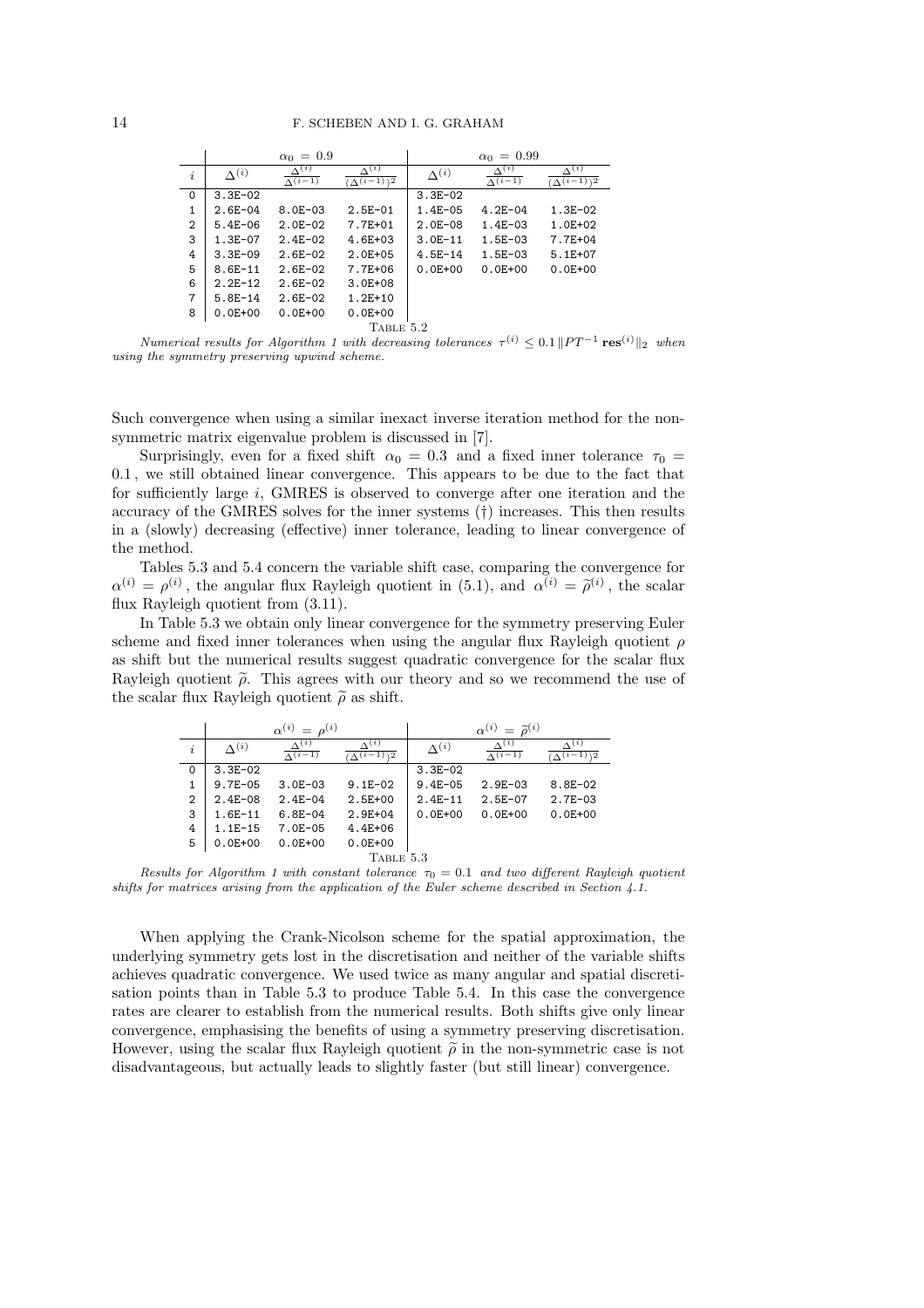|               |                 | $n^{(i)}$<br>$\alpha^{(i)} =$  |                               |                 | $\alpha^{(i)} = \tilde{\rho}^{(i)}$ |                                                |
|---------------|-----------------|--------------------------------|-------------------------------|-----------------|-------------------------------------|------------------------------------------------|
| $\dot{i}$     | $\Lambda^{(i)}$ | $\Lambda(i)$<br>$\Lambda(i-1)$ | (i)<br>$\sqrt{\Delta(i-1)/2}$ | $\Lambda^{(i)}$ | $\Lambda^{(i)}$<br>$\Lambda(i-1)$   | $\Lambda^{(i)}$<br>$\Lambda(i-1)$ <sup>2</sup> |
| 0             | $3.3E - 02$     |                                |                               | $3.3E - 02$     |                                     |                                                |
|               | 7.8E-05         | $2.4E - 03$                    | $7.3E - 02$                   | $7.4E - 05$     | $2.3E - 03$                         | $6.9E - 02$                                    |
| $\mathcal{D}$ | $9.7E - 09$     | $1.3E - 04$                    | 1.6E+00                       | $8.3E - 10$     | $1.1E - 05$                         | $1.5E - 01$                                    |
| 3             | $3.1E-12$       | $3.1E - 04$                    | $3.2E + 04$                   | $1.3E - 14$     | $1.6E - 05$                         | $1.9E + 04$                                    |
| 4             | $0.0E + 00$     | $0.0E + 00$                    | $0.0E + 00$                   | $0.0E + 00$     | $0.0E + 00$                         | $0.0E + 00$                                    |
|               |                 |                                | TABLE 5.4                     |                 |                                     |                                                |

Numerical results for Algorithm 1 with constant tolerance  $\tau_0 = 0.1$  and Rayleigh quotient shifts using a Crank-Nicolson scheme for the spatial approximation.

Due to reaching machine precision so quickly, we were not able to clearly establish the predicted cubic convergence for a Rayleigh quotient shift and decreasing tolerances when using the symmetric Euler discretisation and our scalar flux Rayleigh quotient shift  $\tilde{\rho}$ . When applying decreasing tolerances to the other three variable shift cases that we considered in Tables 5.3 and 5.4, the numerical results suggest the gain of an additional order in the convergence rate leading to quadratic convergence for those problems as Table 5.5 indicates. One of the future tasks could be to redo these calculations using variable precision arithmetic.

|                |                 | $\alpha^{(i)} = \alpha^{(i)}$     |                                   |                 | $\alpha^{(i)} = \tilde{a}^{(i)}$  |                 |
|----------------|-----------------|-----------------------------------|-----------------------------------|-----------------|-----------------------------------|-----------------|
| i              | $\Lambda^{(i)}$ | $\Lambda^{(i)}$<br>$\Lambda(i-1)$ | (i)<br>$\Lambda(i-1)\overline{2}$ | $\Lambda^{(i)}$ | $\Lambda^{(i)}$<br>$\Lambda(i-1)$ | $\Lambda^{(i)}$ |
| 0              | $3.3E - 02$     |                                   |                                   | $3.3E - 02$     |                                   |                 |
|                | $8.0E - 05$     | $2.4E - 03$                       | $7.2E - 02$                       | $7.2E - 05$     | $2.2E - 03$                       | $6.5E - 02$     |
| $\overline{2}$ | $1.7E - 09$     | $2.1E-05$                         | $2.7E - 01$                       | $1.3E - 10$     | $1.8E - 06$                       | $2.5E-02$       |
| 3              | $0.0E + 00$     | $0.0E + 00$                       | $0.0E + 00$                       | $0.0E + 00$     | $0.0E + 00$                       | $0.0E + 00$     |
|                |                 |                                   | TABLE 5.5                         |                 |                                   |                 |

Numerical results as in Table 5.4 but with decreasing tolerances  $\tau^{(i)} \leq 0.1 ||PT^{-1} \text{ res}^{(i)}||_2$ .

The following numerical results are now for a more realistic problem with two different material regions and neutrons of two energy levels.

5.2. Control rod insertion model problem. This model problem describes the core of a nuclear reactor for different insertion depths of a control rod. Identical cells are usually arranged in a lattice structure or in rings surrounding a central pin. The resulting geometrical symmetry can be exploited by modelling only half of a cell and enforcing reflective boundary conditions (as indicated in the figure below). In 1D, with  $V = [0, L]$  and E denoting the energy, the reflective boundary conditions are

$$
\Psi(0, E, \mu) = \Psi(0, E, -\mu) \quad \text{when} \quad \mu > 0 \quad \text{and}
$$
  

$$
\Psi(L, E, \mu) = \Psi(L, E, -\mu) \quad \text{when} \quad \mu < 0.
$$

We model the problem as a slab reactor (constant flux in the x and  $y$  dimension) with two regions in the  $z$  direction, the fuel and the absorber, as shown in Figure 5.1. The latter region consists of a homogenised, non-fissile mix of control rod material and remaining water if the rod is not fully inserted. Depending on the insertion depth of the control rod, the material properties in the absorber region change. Within each region we assume the material cross-sections to be constant.

The energy spectrum of this model problem is constrained to neutrons of high and low energy (denoted by subscripts h and l), with angular fluxes  $\Psi_h$  and  $\Psi_l$ , which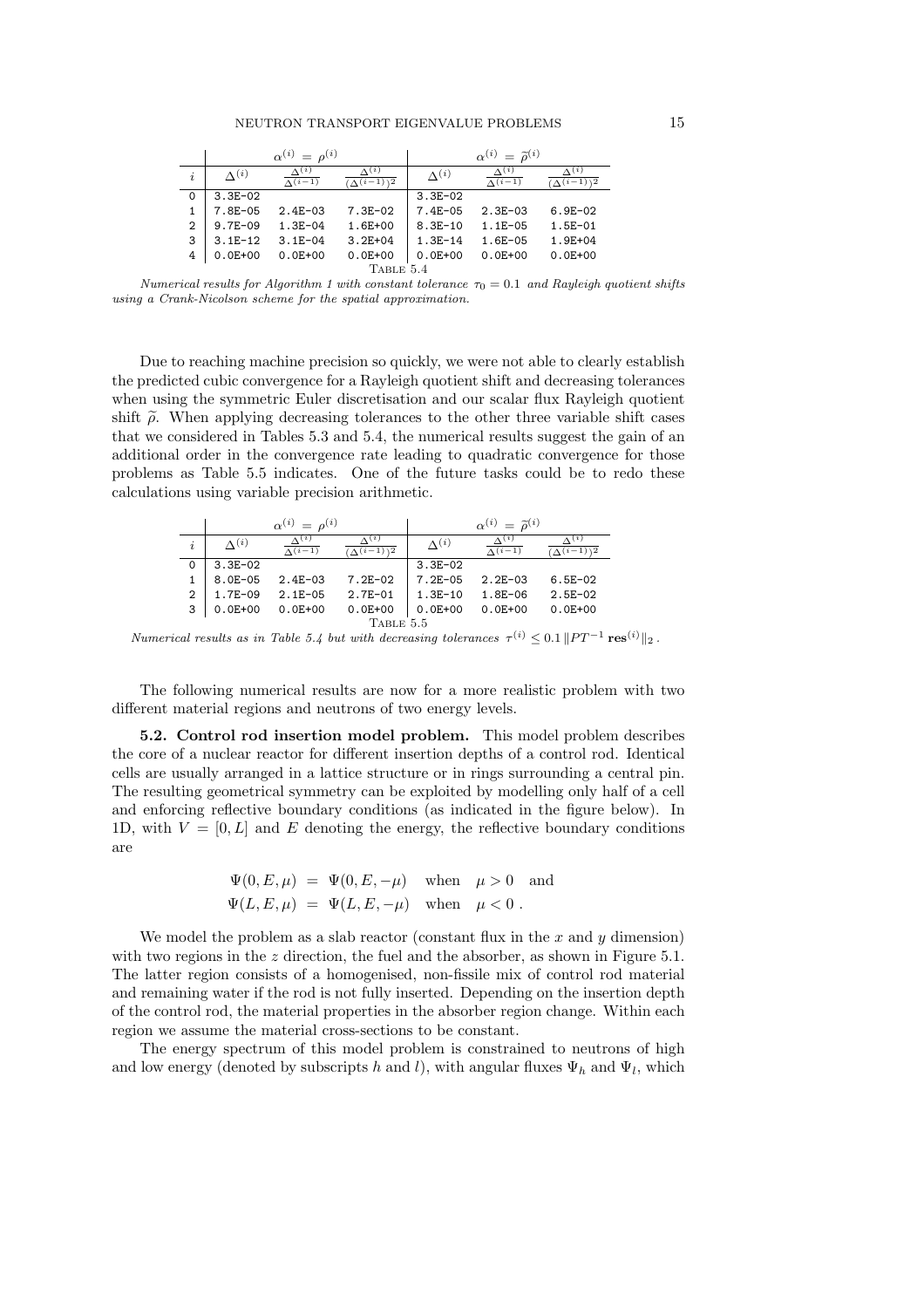

Fig. 5.1. Criticality computations on large lattice structures can be done approximatly by modelling a part of them (highlighted) and using reflective boundary conditions at the sides.

are linked by the fission and scatter operators. The latter now includes, in addition to self-scatter within the same energy groups, scatter from high to low energies  $(\sigma_{s,h\rightarrow l})$ , and vice versa  $(\sigma_{s,l\rightarrow h})$ . It is assumed that all fission product neutrons are of high energy, i.e.  $(\chi_h, \chi_l) = (1, 0)$ . The problem is then analogous to (1.5), but with two energy groups and spatially dependent cross-sections, and takes the form

$$
\mu \frac{\partial}{\partial z} \begin{pmatrix} \Psi_h(z,\mu) \\ \Psi_l(z,\mu) \end{pmatrix} + \begin{pmatrix} \sigma_h(z) & 0 \\ 0 & \sigma_l(z) \end{pmatrix} \begin{pmatrix} \Psi_h(z,\mu) \\ \Psi_l(z,\mu) \end{pmatrix} - \begin{pmatrix} \sigma_{s,h \to h}(z) & \sigma_{s,l \to h}(z) \\ \sigma_{s,h \to l}(z) & \sigma_{s,l \to l}(z) \end{pmatrix} \frac{1}{2} \int_{-1}^{1} \begin{pmatrix} \Psi_h(z,\mu') \\ \Psi_l(z,\mu') \end{pmatrix} d\mu' = \lambda \begin{pmatrix} \nu_h(z) \sigma_{f,h}(z) & \nu_l(z) \sigma_{f,l}(z) \\ 0 & 0 \end{pmatrix} \frac{1}{2} \int_{-1}^{1} \begin{pmatrix} \Psi_h(z,\mu') \\ \Psi_l(z,\mu') \end{pmatrix} d\mu' . \tag{5.2}
$$

In Tables 5.7-5.10 we apply a Gauss quadrature and Crank-Nicolson scheme with 128 uniform spatial intervals in the fuel region and 8 equally sized intervals in the absorber part of the problem (resolving the material boundary), as well as 128 angles, leading to a system of size  $34816 \times 34816$ . The convergence behaviour of Algorithm 1 is investigated with respect to three different material compositions in the absorber region: (i) The pure absorber case; (ii) a mix of 10% absorber and 90% water; and (iii) a homogeneous case, where the absorber and fuel region have the same crosssections. The principal eigenvalues in cases (i)–(iii) are  $\lambda_1^{\text{CN}} \approx 1.18, 0.92$  and 0.85 and  $\lambda_2^{\text{CN}} \approx 99.31, 87.70$  and 82.39, respectively, and the problem details are given in Table 5.6.

|                                                           |                                                                            |                        | properties of the fuel in $(i)-(iii)$ and absorber in $(iii)$ |                                     |  |  |                         |  |                         |            |  |  |
|-----------------------------------------------------------|----------------------------------------------------------------------------|------------------------|---------------------------------------------------------------|-------------------------------------|--|--|-------------------------|--|-------------------------|------------|--|--|
|                                                           |                                                                            | $\sigma$<br>$\sigma_s$ |                                                               |                                     |  |  |                         |  | $\sigma f$              |            |  |  |
|                                                           | $h \mid 2.11228E - 01$                                                     |                        |                                                               | 1.90001E-01 1.16636E-05 3.01008E-04 |  |  |                         |  |                         | 2.48225    |  |  |
|                                                           | 7.23458E-01   1.85926E-02  7.04384E-01   1.01367E-02   2.43832             |                        |                                                               |                                     |  |  |                         |  |                         |            |  |  |
|                                                           |                                                                            |                        |                                                               |                                     |  |  |                         |  |                         |            |  |  |
|                                                           | absorber properties for (i)<br>absorber properties for (ii)                |                        |                                                               |                                     |  |  |                         |  |                         |            |  |  |
|                                                           | $\sigma$                                                                   |                        |                                                               | $\sigma_s$                          |  |  | $\sigma$                |  |                         | $\sigma_s$ |  |  |
| h<br>3.96908E-02   1.76684E-02 1.75847E-06<br>1.78882E-01 |                                                                            |                        |                                                               |                                     |  |  | 1.39293E-01 9.30325E-06 |  |                         |            |  |  |
|                                                           | 1.03217E+00                                                                |                        |                                                               |                                     |  |  |                         |  | 3.37989E-02 1.00381E+00 |            |  |  |
|                                                           | problem length: $L = 5.25cm$ (fuel region: 5.0cm, absorber region: 0.25cm) |                        |                                                               |                                     |  |  |                         |  |                         |            |  |  |

TABLE 5.6

Data for the control rod problem; the scatter cross-sections are arranged as in  $(5.2)$ .

The theory does not apply directly to (5.2) and even the homogeneous problem (iii) does not have an obvious symmetric reduction. Moreover, we assumed vacuum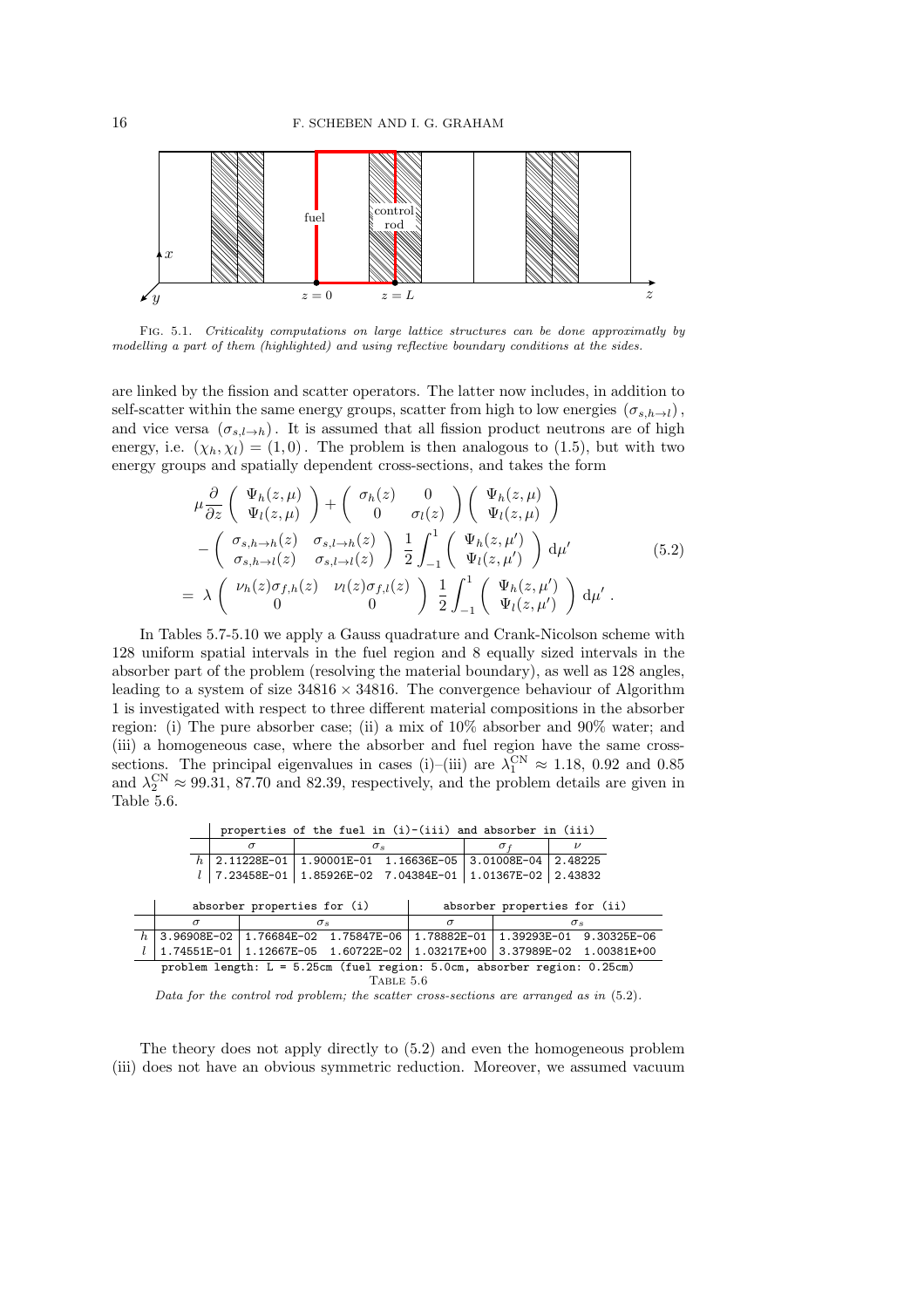boundary conditions for our analysis above, while this model problem has reflective boundary conditions. But the numerical results are nevertheless interesting and give an indication for possible extensions of our analysis.

For our first test we used the same starting vector and stopping criterion as in the Los Alamos problem but changed the fixed shift to  $\alpha_0 = 0.5$ . With this and a constant inner tolerance  $\tau_0 = 0.1$ , we failed to converge to our demanded accuracy in all of cases  $(i)$ –(iii). The first five columns in Table 5.7 show that the norm of the residual and the error in the eigenvalue do not decrease any further between 200 and 2000 iterations. The increasing accuracy of the inner GMRES solves, that we saw for the Los Alamos problem, was not observed here.

|                      |                | $\tau_0 = 0.1$                     | $\tau_0 = 10^{-12}$ |                                  |                 |                          |
|----------------------|----------------|------------------------------------|---------------------|----------------------------------|-----------------|--------------------------|
|                      | $\Lambda(200)$ | $\ $ res $(200)$ $\ $ <sub>2</sub> | $\Lambda(2000)$     | $\ $ res $(2000)\ $ <sub>2</sub> | $\Lambda^{(i)}$ | $\ \text{res}^{(i)}\ _2$ |
| pure absorber        | $5.5E-02$      | $2.0E - 04$                        | $5.5E-02$           | $2.0E - 04$                      | 6 0.0E+00       | $3.2E - 15$              |
| absorber & water mix | $9.3E - 0.3$   | $2.4E-04$                          | $9.3E - 03$         | $2.4E - 04$                      | 5 0.0E+00       | $3.9E - 16$              |
| homogeneous case     | $3.9E-03$      | $1.5E-04$                          | $3.9E - 03$         | 1.5E-04                          | 1 0.0E+00       | 1.4E-15                  |
|                      |                |                                    |                     |                                  |                 |                          |

Fixed shift  $\alpha_0 = 0.5$ ; for  $\tau_0 = 10^{-12}$  the problems converge within i iterations.

We recovered convergence only by decreasing the fixed tolerance  $\tau_0$  to  $10^{-12}$  and less as the final columns in Table 5.7 show. These small tolerances resulted in almost exact solves of the linear system so that the convergence is not greatly surprising. The statement that the homogeneous problem was solved in only one iteration (last row in Table 5.7) is no typing error but is due to the fact that our starting vector with equal entries is almost an eigenvector in this case. So in order not to give problem (iii) an advantage for the remaining numerical tests, we changed our starting vector to one whose entries were chosen randomly in  $(0, 1)$ . Repeating the previous test for the homogeneous case with a random starting vector increased the number of iterations needed to converge to five.

Table 5.8 gives numerical results for the cases  $(i)$ – $(iii)$  using a fixed shift and decreasing tolerances. We obtain - as in the Los Alamos problem - linear but not quadratic convergence. Apart from the first iterate, the convergence for all three cases appears to be similar. This suggests that the heterogeneity does not impair the convergence in this case.

|          |                 | pure absorber                     |                                     |                 | 10% absorber, $90%$ water         |                                    | homogeneous material |                                  |                                     |
|----------|-----------------|-----------------------------------|-------------------------------------|-----------------|-----------------------------------|------------------------------------|----------------------|----------------------------------|-------------------------------------|
|          | $\Lambda^{(i)}$ | $\Lambda^{(i)}$<br>$\Lambda(i-1)$ | $\Lambda^{(i)}$<br>$(\wedge(i-1))2$ | $\Lambda^{(i)}$ | $\Lambda^{(i)}$<br>$\Lambda(i-1)$ | $\Delta^{(i)}$<br>$\sqrt{(i-1)12}$ | $\Lambda^{(i)}$      | $\Delta^{(i)}$<br>$\Lambda(i-1)$ | $\Lambda^{(i)}$<br>$(\wedge(i-1))2$ |
| $\Omega$ | $9.0E - 01$     |                                   |                                     | $8.9E - 01$     |                                   |                                    | $8.5E - 01$          |                                  |                                     |
|          | $1.7E - 04$     | $1.9E - 04$                       | $2.1E - 04$                         | $1.1E - 05$     | $1.2E - 05$                       | $1.4E - 05$                        | $4.2E - 06$          | $5.0E - 06$                      | $5.9E - 06$                         |
| 2        | 1.0E-06         | $6.0E - 03$                       | $3.6E + 01$                         | 8.8E-08         | $8.2E - 03$                       | 7.7E+02                            | $4.6E - 09$          | $1.1E - 03$                      | $2.6E + 02$                         |
| 3        | $4.7E - 09$     | $4.7E - 03$                       | $4.6E + 03$                         | $2.6E-10$       | $2.9E - 03$                       | $3.3E + 04$                        | $3.7E-11$            | $8.2E - 03$                      | 1.8E+06                             |
| 4        | $2.4E-11$       | $5.2E - 03$                       | $1.1E + 06$                         | $1.0E - 12$     | $4.0E - 03$                       | 1.5E+07                            | $1.7E-13$            | $4.4E - 03$                      | $1.2E + 08$                         |
| 5        | $2.3E-13$       | $9.5E - 03$                       | $3.9E + 08$                         | $0.0E + 00$     | $0.0E + 00$                       | $0.0E + 00$                        | $0.0E + 00$          | $0.0E + 00$                      | $0.0E + 00$                         |
| 6        | $0.0E + 00$     | $0.0E + 00$                       | $0.0E + 00$                         |                 |                                   |                                    |                      |                                  |                                     |

Table 5.8

Control rod problem using a fixed shift  $\alpha_0 = 0.5$  and  $\tau^{(i)} \leq 0.1 ||PT^{-1} \text{ res}^{(i)}||_2$ .

The Table 5.9 illustrates the convergence properties using a constant tolerance  $\tau_0 = 0.1$  and the variable shift  $\alpha^{(i)}$  chosen to be the scalar flux Rayleigh quotient  $\tilde{\rho}^{(i)}$ . As in the Los Alamos problem for the Crank-Nicolson discretisation, we obtain linear but not quadratic convergence. The numerical results suggest that for the use of a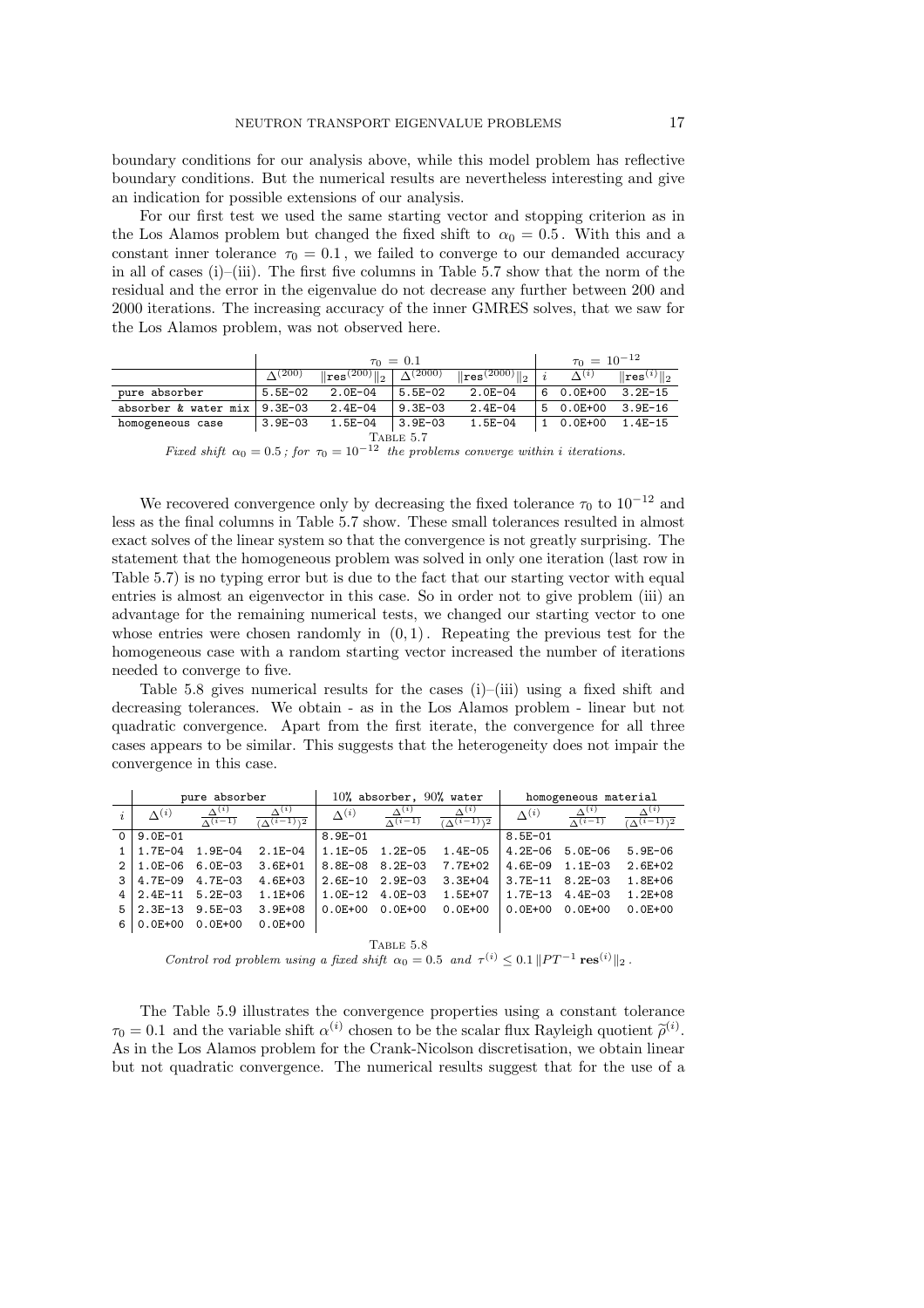Rayleigh quotient shift, the heterogeneity in the first two problems may influence the speed of the linear convergence.

|               |                 | pure absorber                    |                                                 |                 | $10$ % absorber, $90$ % water    |                                     | homogeneous material |                                  |                                                 |
|---------------|-----------------|----------------------------------|-------------------------------------------------|-----------------|----------------------------------|-------------------------------------|----------------------|----------------------------------|-------------------------------------------------|
|               | $\Lambda^{(i)}$ | $\Delta^{(i)}$<br>$\Lambda(i-1)$ | $\Lambda^{(i)}$<br>$(\Delta(i-1))$ <sup>2</sup> | $\Lambda^{(i)}$ | $\Delta^{(i)}$<br>$\Lambda(i-1)$ | $\Lambda^{(i)}$<br>$(\wedge(i-1))2$ | $\Lambda^{(i)}$      | $\Delta^{(i)}$<br>$\Lambda(i-1)$ | $\Lambda^{(i)}$<br>$(\wedge(i-1))$ <sup>2</sup> |
| $\Omega$      | $9.0E - 01$     |                                  |                                                 | $8.9E - 01$     |                                  |                                     | $8.5E - 01$          |                                  |                                                 |
|               | $1.1E-02$       | $1.3E-02$                        | $1.4E-02$                                       | 1.7E-05         | $1.9E - 05$                      | $2.2E - 05$                         | $1.9E - 05$          | 2.3E-05                          | $2.7E - 05$                                     |
| $\mathcal{D}$ | $1.6E - 04$     | $1.4E-02$                        | $1.2E + 00$                                     | $1.6E - 06$     | $9.4E - 02$                      | $5.5E + 03$                         | $8.4E - 08$          | $4.4E - 03$                      | $2.3E+02$                                       |
| 3             | 1.4E-05         | $8.9E - 02$                      | $5.6E+02$                                       | $9.4E - 09$     | $5.8E - 03$                      | $3.6E + 03$                         | $2.4E-10$            | 2.8E-03                          | $3.3E + 04$                                     |
| 4             | $4.7E - 08$     | $3.3E - 03$                      | $2.3E+02$                                       | $3.8E - 09$     | $4.0E - 01$                      | $4.3E + 07$                         | $7.6E-13$            | $3.3E - 03$                      | 1.4E+07                                         |
| 5             | $5.2E-10$       | $1.1E-02$                        | $2.4E + 0.5$                                    | $5.8E-11$       | $1.6E-02$                        | $4.1E + 06$                         | $0.0E + 00$          | $0.0E + 00$                      | $0.0E + 00$                                     |
| 6             | $1.0E-11$       | $1.9E - 02$                      | $3.6E + 07$                                     | $0.0E + 00$     | $0.0E + 00$                      | $0.0E + 00$                         |                      |                                  |                                                 |
|               | $0.0E + 00$     | $0.0E + 00$                      | $0.0E + 00$                                     |                 |                                  |                                     |                      |                                  |                                                 |

TABLE 5.9 Results for the control rod problem with  $\alpha^{(i)} = \tilde{\rho}^{(i)}$  and constant tolerance  $\tau_0 = 0.1$ .

Solving the same fixed tolerance problems with the angular flux Rayleigh quotient  $\rho^{(i)}$  gave similar convergence results to those in Table 5.9 without indicating superiority of one Rayleigh quotient over the other.

Now, using Rayleigh quotient shifts and decreasing tolerances, the obtained convergence rates for the two variable shift cases improve (see as an example Table 5.10), but due to the few iterations needed, we are not able to clearly establish if quadratic convergence is obtained.

|                           | pure absorber                                |                  | 10% absorber, 90% water |                                   |                                                     | homogeneous material |                                   |                                      |  |  |
|---------------------------|----------------------------------------------|------------------|-------------------------|-----------------------------------|-----------------------------------------------------|----------------------|-----------------------------------|--------------------------------------|--|--|
| $\Lambda^{(i)}$           | $\Lambda^{(i)}$<br>$\overline{\Lambda(i-1)}$ | $\sqrt{(i-1)/2}$ | $\Lambda^{(i)}$         | $\Lambda^{(i)}$<br>$\Lambda(i-1)$ | $\Lambda^{(i)}$<br>$\overline{(\Lambda^{(i-1)})^2}$ | $\Delta^{(i)}$       | $\Lambda^{(i)}$<br>$\Lambda(i-1)$ | $\Lambda^{(i)}$<br>$(\Lambda(i-1))2$ |  |  |
| $9.0E - 01$               |                                              |                  | $8.9E - 01$             |                                   |                                                     | $8.5E - 01$          |                                   |                                      |  |  |
| $1 \mid 1.3E - 05$        | $1.5E-05$                                    | $1.6E-05$        | 2.7E-05 3.0E-05         |                                   | 3.4E-05                                             | $1.0E-05$ 1.2E-05    |                                   | 1.4E-05                              |  |  |
| $2 \mid 1.3E-11$          | 1.0E-06                                      | 7.5E-02          | $2.2E-11$ 8.2E-07       |                                   | 3.0E-02                                             | $2.4E-12$ $2.3E-07$  |                                   | $2.3E - 02$                          |  |  |
| $3   0.0E + 00 0.0E + 00$ |                                              | 0.0E+00          | $  0.0E + 00 0.0E + 00$ |                                   | $0.0E + 00$                                         | 0.0E+00              | $0.0E + 00$                       | $0.0E + 00$                          |  |  |
| <b>TABLE 5.10</b>         |                                              |                  |                         |                                   |                                                     |                      |                                   |                                      |  |  |

Numerical results for the control rod problem using the angular flux Rayleigh quotient shift  $\rho^{(i)}$ and decreasing tolerances  $\tau^{(i)} \leq 0.1 ||PT^{-1} \text{ res}^{(i)}||_2$  for different materials in the absorber region.

Finally, Table 5.11 contains numerical results for the control rod problem with  $\alpha^{(i)} = \tilde{\rho}^{(i)}$  and constant tolerance  $\tau_0 = 0.1$  when using the Euler scheme discussed in Section 4. The tests use 272 spatial intervals and 128 angular directions and the principal eigenvalues in cases (i)–(iii) respectively are  $\lambda_1^{\text{Eul}} \approx 1.24, 0.92$  and 0.87. The results clearly show linear and not quadratic convergence. (The latter was observed for example in Table 5.3).

6. Conclusion. We provided a convergence analysis for inexact inverse iteration to solve the criticality problem in neutron transport theory for monoenergetic homogeneous model problems with isotropic scattering and vacuum boundary conditions. Numerical experiments on model problems with one space and one angular dimension were presented. A homogeneous monoenergetic test problem was considered as well as a more realistic heterogeneous physical problem which also has two energy levels. The numerical results showed to be in good agreement with the theory and emphasised the advantage of using a symmetry preserving discretisation. The theory provides guidelines for the choice of shift and inner tolerance strategies in eigenvalue iterative methods and also helps us to identify scalar flux Rayleigh quotients which can give more accurate eigenvalue approximations than angular flux Rayleigh quotients.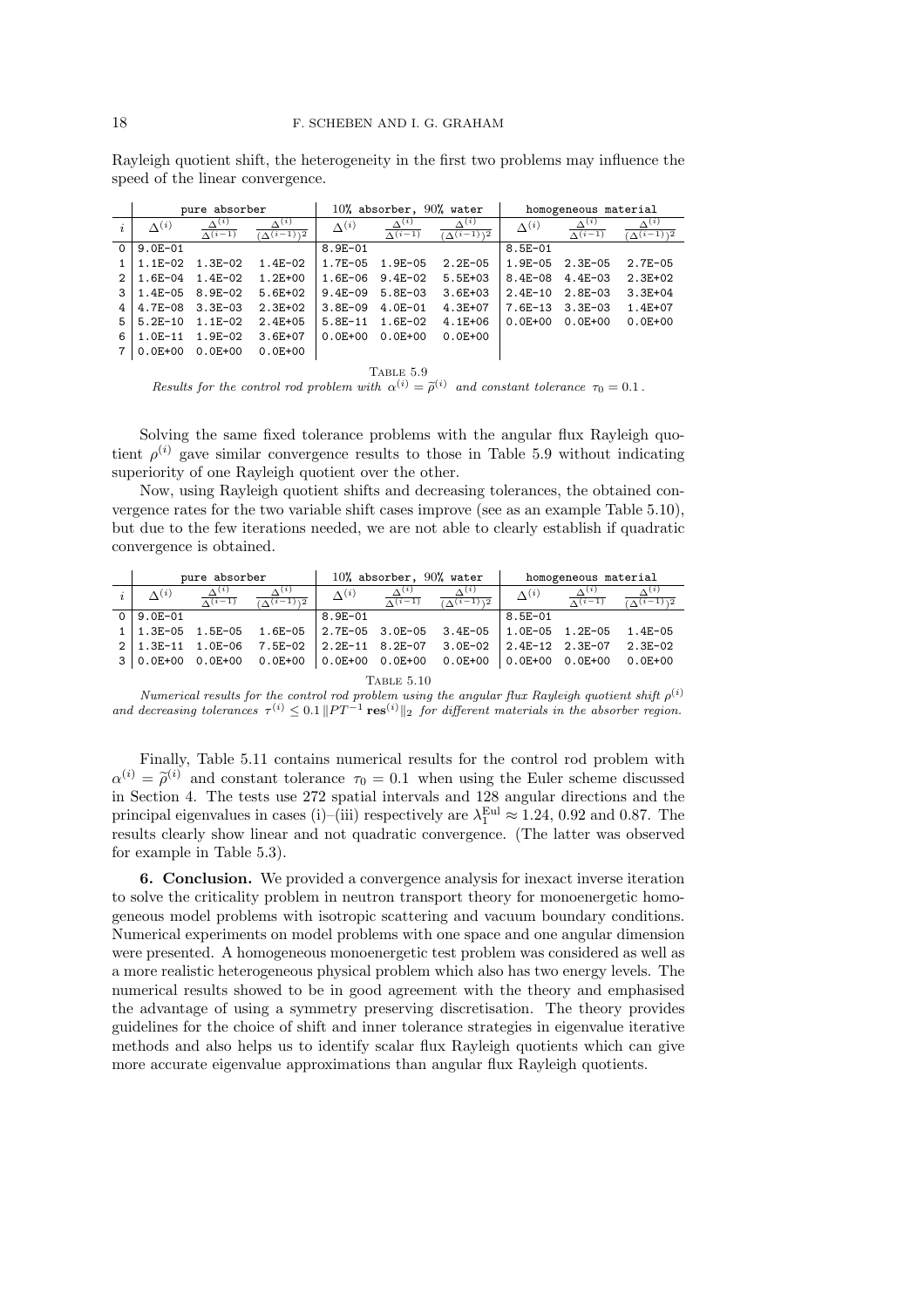|          |                 | pure absorber                    |                                     |                 | 10% absorber, $90%$ water        |                                     | homogeneous material |                                  |                                                 |
|----------|-----------------|----------------------------------|-------------------------------------|-----------------|----------------------------------|-------------------------------------|----------------------|----------------------------------|-------------------------------------------------|
|          | $\Lambda^{(i)}$ | $\Delta^{(i)}$<br>$\Lambda(i-1)$ | $\Lambda^{(i)}$<br>$(\wedge(i-1))2$ | $\Lambda^{(i)}$ | $\Delta^{(i)}$<br>$\Lambda(i-1)$ | $\Lambda^{(i)}$<br>$(\wedge(i-1))2$ | $\Lambda^{(i)}$      | $\Delta^{(i)}$<br>$\Lambda(i-1)$ | $\Lambda^{(i)}$<br>$(\Delta(i-1))$ <sup>2</sup> |
| $\Omega$ | $4.6E + 00$     |                                  |                                     | 4.7E+00         |                                  |                                     | $4.5E + 00$          |                                  |                                                 |
|          | $1.2E - 02$     | $2.6E - 03$                      | $5.5E - 04$                         | $2.1E - 05$     | $4.5E - 06$                      | $9.6E - 07$                         | $2.1E - 0.5$         | $4.6E - 06$                      | $1.0E - 06$                                     |
| 2        | $1.8E - 04$     | $1.5E-02$                        | $1.3E + 00$                         | $5.8E - 06$     | 2.7E-01                          | $1.3E + 04$                         | $1.2E - 07$          | $5.6E - 03$                      | 2.7E+02                                         |
| 3        | $1.8E - 05$     | 1.0E-01                          | $5.7E+02$                           | $3.0E - 07$     | $5.1E-02$                        | $8.9E + 03$                         | $4.8E - 10$          | $4.2E - 03$                      | $3.6E + 04$                                     |
| 4        | 5.8E-08         | $3.2E - 0.3$                     | 1.8E+02                             | $2.5E - 0.9$    | $8.4E - 0.3$                     | $2.9E + 04$                         | $6.9E - 11$          | $1.4E - 01$                      | $3.0E + 08$                                     |
| 5        | $1.0E - 09$     | $1.8E - 02$                      | $3.0E + 05$                         | $8.9E - 11$     | $3.6E - 02$                      | 1.4E+07                             | $2.9E-13$            | $4.3E - 03$                      | $6.2E + 07$                                     |
| 6        | $2.9E-12$       | $2.8E - 03$                      | $2.8E + 06$                         | $1.9E-12$       | $2.1E-02$                        | $2.4E + 08$                         | $0.0E + 00$          | $0.0E + 00$                      | $0.0E + 00$                                     |
|          | $0.0E + 00$     | $0.0E + 00$                      | $0.0E + 00$                         | $0.0E + 00$     | $0.0E + 00$                      | $0.0E + 00$                         |                      |                                  |                                                 |

Table 5.11

Results for the control rod problem with  $\alpha^{(i)} = \tilde{\rho}^{(i)}$  and constant tolerance  $\tau_0 = 0.1$  when using the Euler scheme discussed in Section 4 with 272 spatial intervals and 128 angular directions.

#### REFERENCES

- [1] E. J. Allen and R. M. Berry, The inverse power method for calculation of multiplication factors, Annals of Nuclear Energy, 29 (2002), pp. 929–935.
- [2] M. ASADZADEH,  $L_p$  and eigenvalue error estimates for the discrete ordinates methods for twodimensional neutron transport, SIAM J. Numer. Anal., 26 (1989), pp. 66–87.
- [3] G. I. BELL AND S. GLASSTONE, Nuclear Reactor Theory, Reinhold, 1970.
- $\vec{A}$  J. BERNS-MÜLLER, I. G. GRAHAM AND A. SPENCE, Inexact inverse iteration for symmetric matrices, Linear Algebra Appl., 416 (2006), pp. 389–413.
- [5] B. CHANG, The conjugate gradient method solves the neutron transport equation h-optimally, Numerical Linear Algebra with Applications, 14 (2007), pp. 751–769.
- [6] M. A. Freitag, Inner-outer Iterative Methods for Eigenvalue Problems Convergence and Preconditioning, PhD Thesis, Department of Mathematical Sciences, University of Bath, UK, 2007.
- [7] M. A. FREITAG AND A. SPENCE, Convergence theory for inexact inverse iteration applied to the generalised nonsymmetric eigenproblem, Electron. Trans. Numer. Anal., 28 (2007), pp. 40–64.
- [8]  $\_\_\_\_\$ Rayleigh quotient iteration and simplified Jacobi-Davidson method with preconditioned iterative solves, Linear Algebra Appl., 428 (2008), pp. 2049–2060.
- [9] S. HAMILTON, M. BENZI AND J. WARSA, Negative flux fixups in discontinuous finite element  $S_N$ transport, International Conference on Mathematics, Computational Methods and Reactor Physics (M&C 2009), American Nuclear Society, LaGrange Park, Illinois, USA (2009).
- [10] E. HEWITT AND K. A. Ross, Abstract harmonic analysis, Springer-Verlag, 1979.
- [11] H. HOCHSTADT, *Integral Equations*, Wiley-Interscience, 1973.
- [12] C. JOHNSON AND J. PITKÄRANTA, Convergence of a fully discrete scheme for two-dimensional neutron transport, SIAM J. Numer. Anal., 20 (1983), pp. 951-966.
- [13] L. V. Kantorovich and G. P. Akilov, Functional Analysis (Second Edition), Pergamon Press, Oxford, 1982.
- [14] E. E. Lewis AND W. F. Miller, Jr., Computational Methods of Neutron Transport, John Wiley & Sons, New York, 1984.
- [15] T. A. Manteuffel and K. J. Ressel, Least-squares finite-element solution of the neutron transport equation in diffusive regimes, SIAM J. Numer. Anal., 35 (1998), pp. 806–835
- [16] G. MARCHUK AND V. LEBEDEV, Numerical Methods in the Theory of Neutron Transport, Harwood Academic, New York, 1986.
- [17] I. Marek, On a problem of mathematical physics, Appl. Mat., 11 (1965), pp. 89-112.
- [18] J. Mika, Existence and uniqueness of the solution to the critical problem in neutron transport theory, Studia Math., 37 (1968), pp. 213–225.
- [19] J. E. Morel, B. T. Adams, T. Noh, J. M. McGhee, T. M. Evans and T. J. Urbatsch, Spatial discretizations for self-adjoint forms of the radiative transfer equations, J. Comput. Phys., 214 (2006), pp. 12–40.
- [20] J. PITKÄRANTA AND L. R. SCOTT, Error estimates for the combined spatial and angular approximations of the transport equation in slab geometry, SIAM J. Numer. Anal., 20 (1983), pp. 922–950.
- [21] B. P. RYNNE AND M. A. YOUNGSON, *Linear Functional Analysis*, Springer Undergraduate Mathematics Series, Springer, London, 2008.